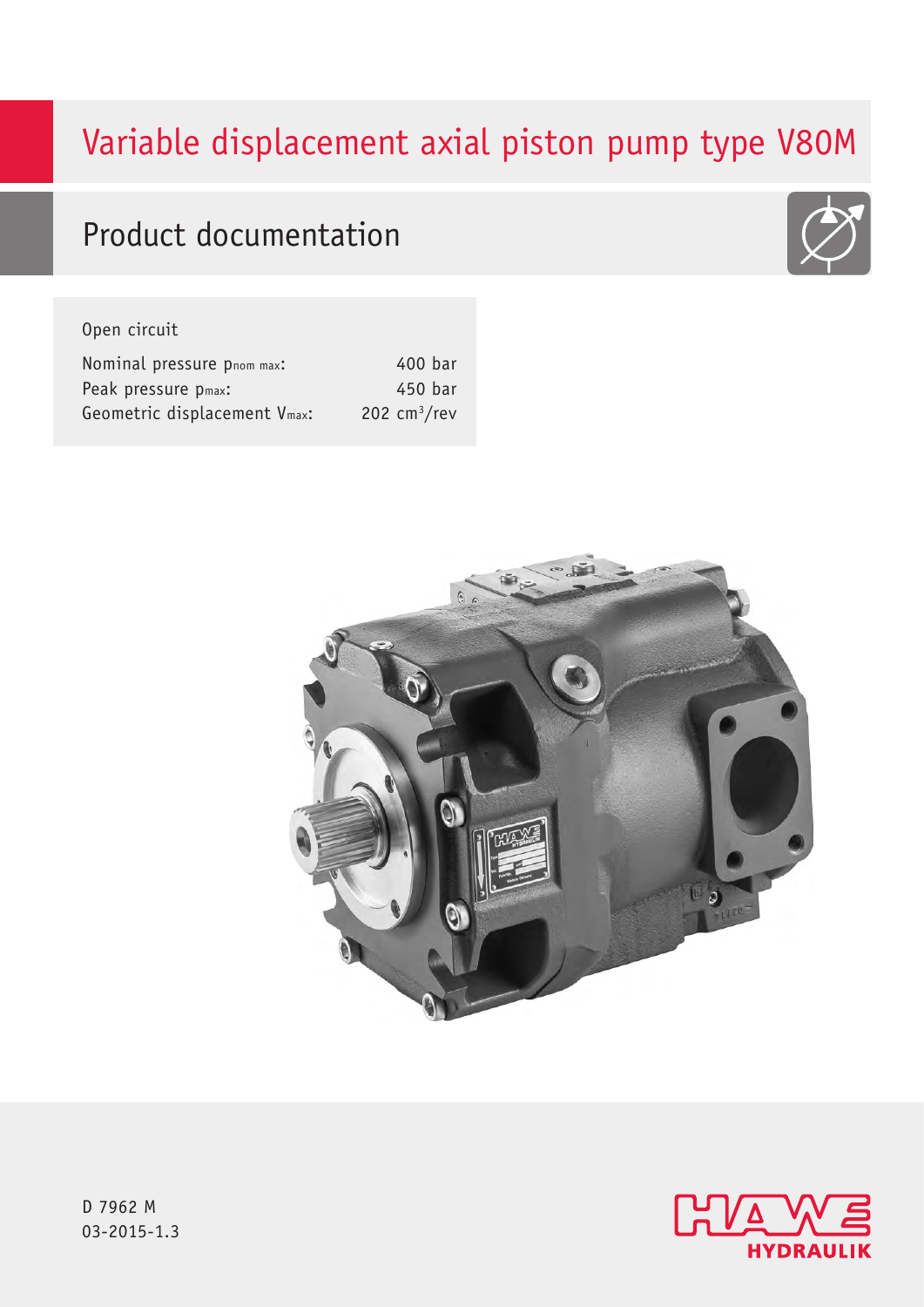

© by HAWE Hydraulik SE.

The reproduction and distribution of this document as well as the use and communication of its contents to others without explicit authorisation is prohibited.

Offenders will be held liable for the payment of damages.

All rights reserved in the event of patent or utility model applications.

Brand names, product names and trademarks are not specifically indicated. In particular with regard to registered and protected names and trademarks, usage is subject to legal provisions.

HAWE Hydraulik respects these legal provisions in all cases.

Printing date / document generated on: 15.09.2017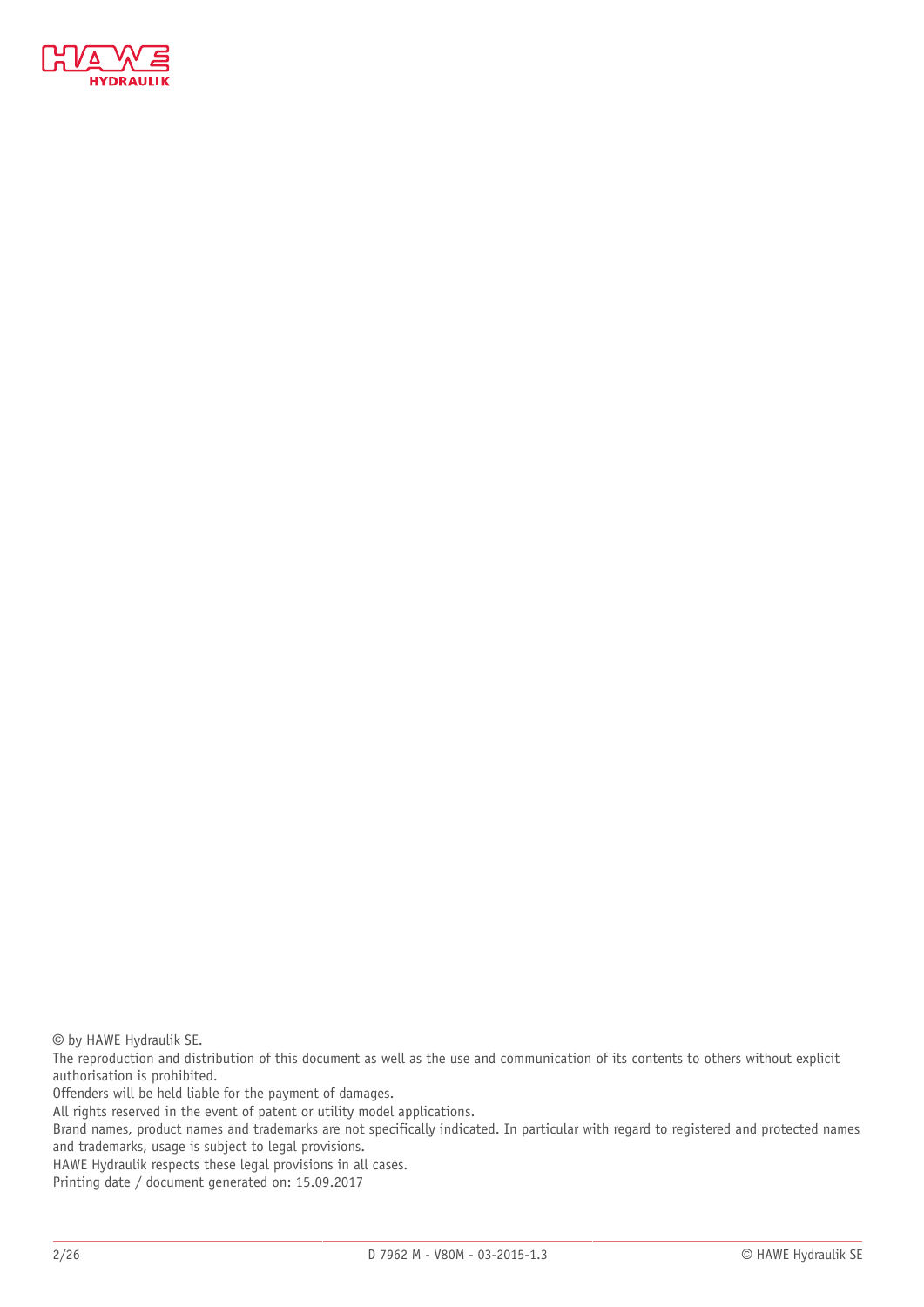

| $\mathbf{1}$   |  |
|----------------|--|
| $\overline{2}$ |  |
| 2.1            |  |
| 2.2            |  |
| $\overline{3}$ |  |
| 3.1            |  |
| 3.2            |  |
| 3.3            |  |
|                |  |
| 4              |  |
| 4.1            |  |
| 4.1.1          |  |
| 4.2            |  |
| 5              |  |
| 5.1            |  |
| 5.2            |  |
| 5.2.1          |  |
| 5.2.2          |  |
| 5.2.3          |  |
| 5.2.4          |  |
| 5.3            |  |
| 5.4            |  |
| 6              |  |
| 6.1            |  |
|                |  |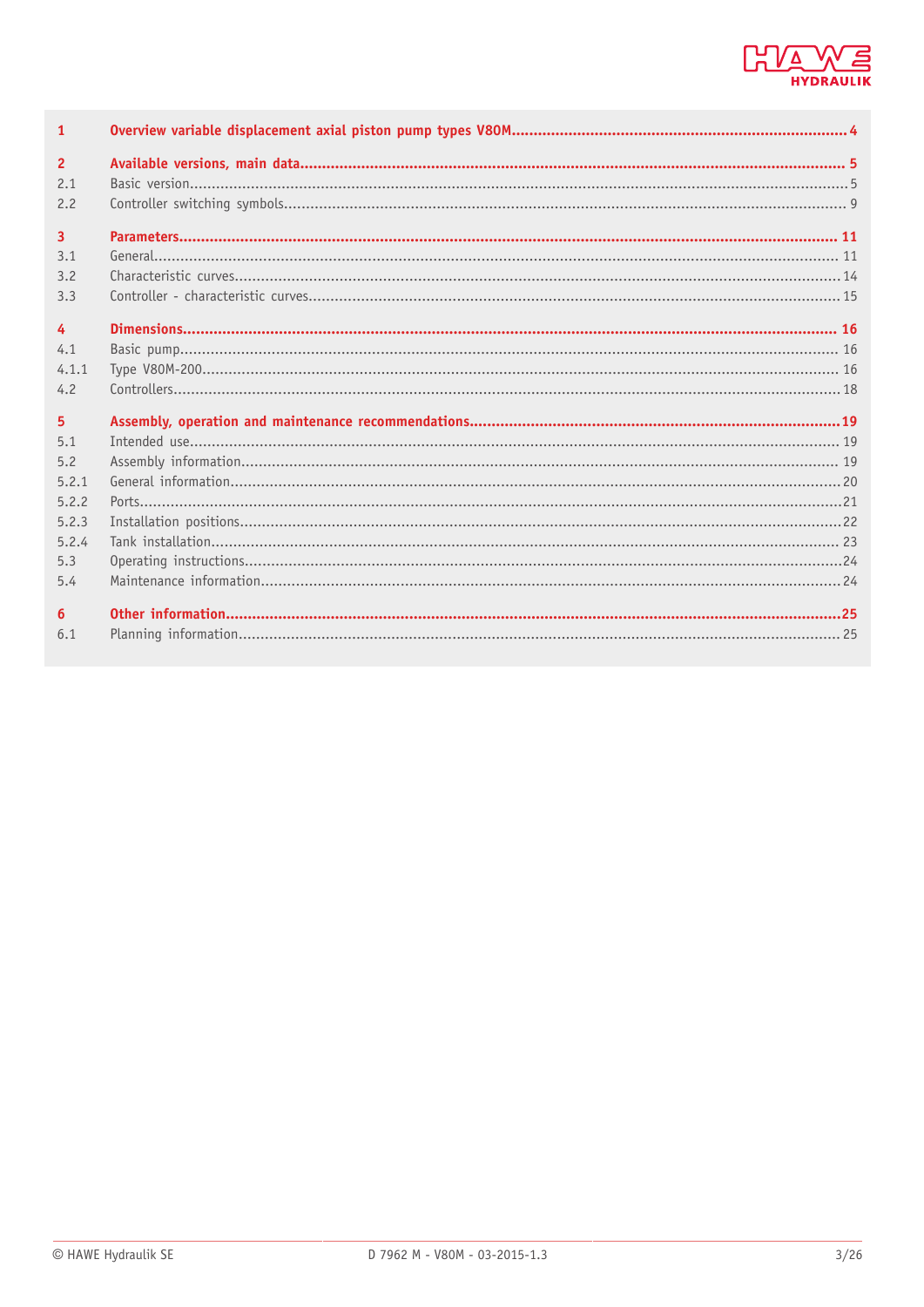

## <span id="page-3-0"></span>**1 Overview variable displacement axial piston pump types V80M**

Variable displacement axial piston pumps operate according to the bent axis principle. They adjust the geometric output volume from maximum to zero. As a result they vary the flow rate that is provided to the loads.

The axial piston pump type V80M is designed for open circuits in mobile hydraulics and operate according to the swash plate principle. They are available with the option of a thru-shaft for operating additional hydraulic pumps in series.

The sturdy pump is particularly suitable for continuous operation in challenging applications. The range of pump controllers allows the axial piston pump to be used in a variety of applications.

#### **Features and benefits:**

- High speed
- High nominal pressure
- Less installation space
- Full torque available at the second pump in tandem pump applications

#### **Intended applications:**

- Machines for forestry and agricultural purposes
- Cranes and lifting equipment
- Construction machines



*Variable displacement axial piston pump type V80M*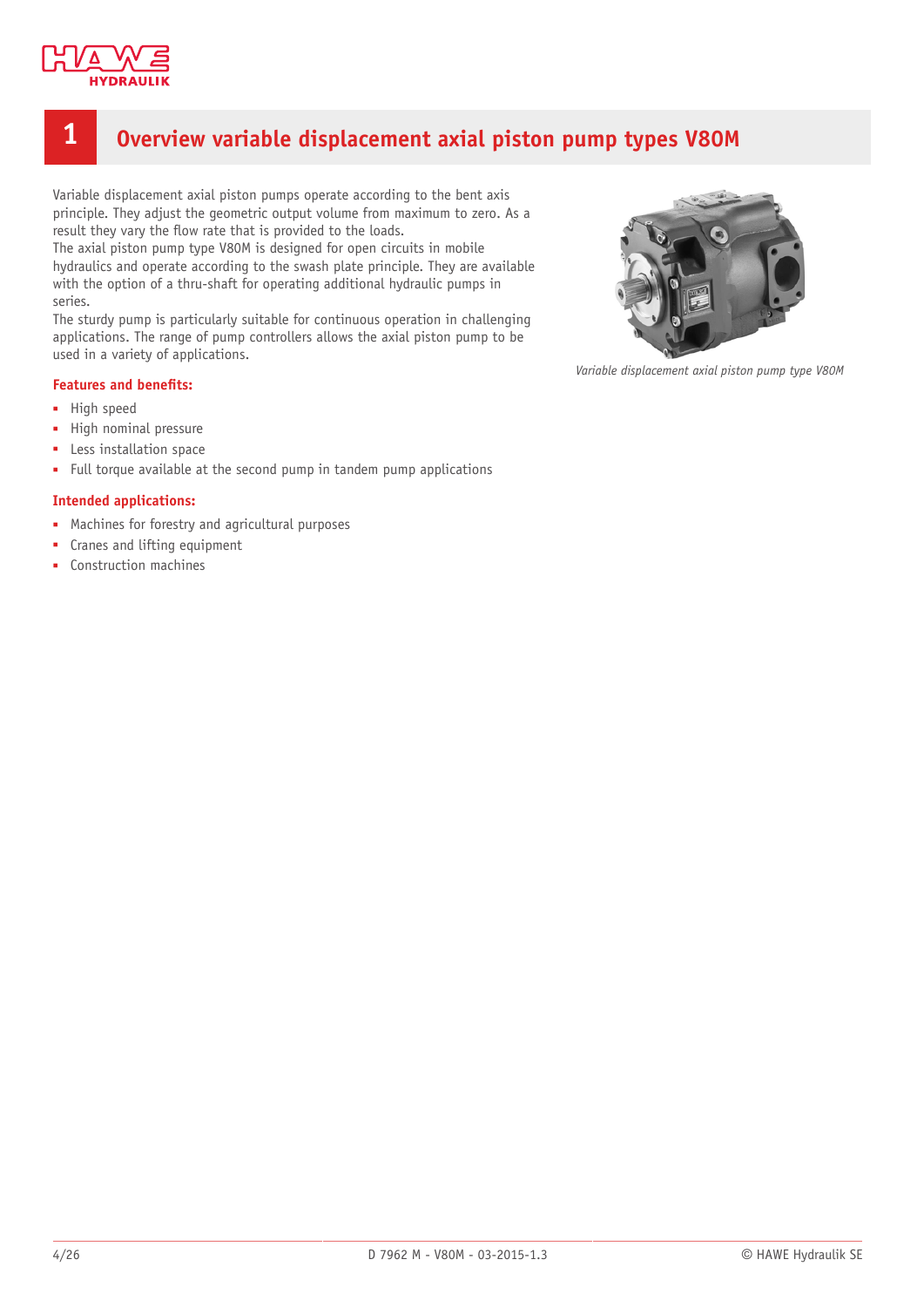

# <span id="page-4-0"></span>**2 Available versions, main data**

## <span id="page-4-1"></span>**2.1 Basic version**

**Circuit symbol:**



#### **Order coding example:**

| <b>V80M</b> | $-200$                                                     |  |  |                                                 |      |  |               |                |                            | R S F N -1 -0 -XX /LSN -2/190 |                     | $-400$ $C311$         | $-205$                       |                                                           |
|-------------|------------------------------------------------------------|--|--|-------------------------------------------------|------|--|---------------|----------------|----------------------------|-------------------------------|---------------------|-----------------------|------------------------------|-----------------------------------------------------------|
|             |                                                            |  |  |                                                 |      |  |               |                |                            |                               |                     |                       |                              |                                                           |
|             |                                                            |  |  |                                                 |      |  |               |                |                            |                               |                     |                       | 2. pump                      |                                                           |
|             |                                                            |  |  |                                                 |      |  |               |                |                            |                               |                     | <b>Flange version</b> |                              | Table 9 Flange versions (output<br>side)                  |
|             |                                                            |  |  |                                                 |      |  |               |                |                            |                               |                     |                       | Pressure specification (bar) |                                                           |
|             |                                                            |  |  |                                                 |      |  |               |                |                            | <b>Stroke limitation</b>      |                     |                       |                              | Table 7a Stroke limitation                                |
|             |                                                            |  |  |                                                 |      |  |               |                | Controller                 |                               | Table 8 Controllers |                       |                              |                                                           |
|             |                                                            |  |  |                                                 |      |  |               | <b>Release</b> |                            | Release                       |                     |                       |                              |                                                           |
|             |                                                            |  |  |                                                 |      |  |               |                | <b>Additional function</b> |                               |                     |                       |                              | Table 7 Additional functions, swash plate angle indicator |
|             |                                                            |  |  | <b>Housing version</b> Table 6 Housing versions |      |  |               |                |                            |                               |                     |                       |                              |                                                           |
|             |                                                            |  |  |                                                 | Seal |  | Table 5 Seals |                |                            |                               |                     |                       |                              |                                                           |
|             | <b>Flange version</b> Table 4 Flange versions (input side) |  |  |                                                 |      |  |               |                |                            |                               |                     |                       |                              |                                                           |
|             | <b>Shaft version</b><br>Table 3 Shaft versions             |  |  |                                                 |      |  |               |                |                            |                               |                     |                       |                              |                                                           |
|             | <b>Rotating direction</b><br>Table 2 Rotating directions   |  |  |                                                 |      |  |               |                |                            |                               |                     |                       |                              |                                                           |
|             | Nominal size<br>Table 1 Nominal size                       |  |  |                                                 |      |  |               |                |                            |                               |                     |                       |                              |                                                           |

**Basic type**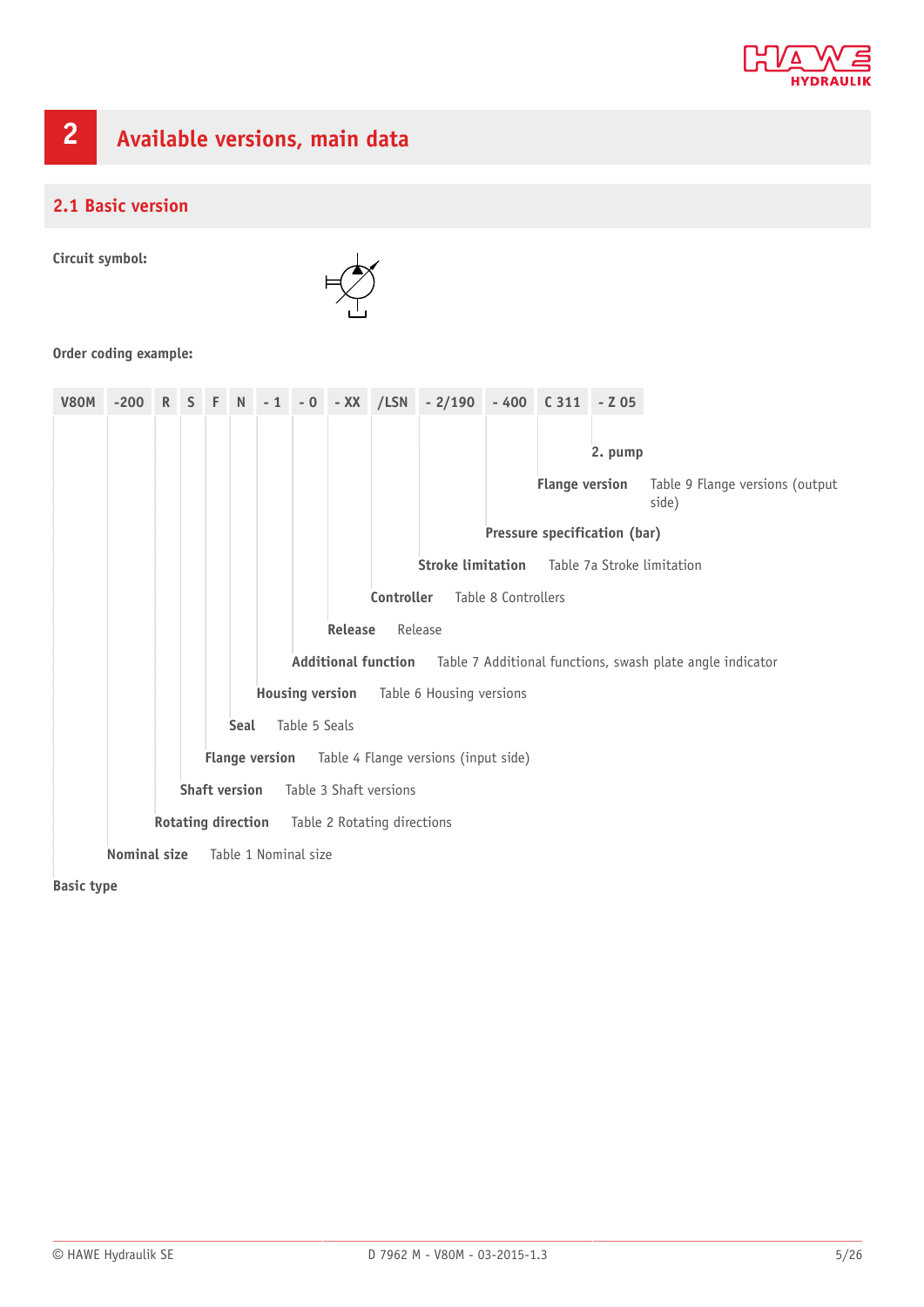

#### **Table 1 Nominal size**

| Coding | Geometric displacement     | Nominal pressure | Peak pressure   |
|--------|----------------------------|------------------|-----------------|
|        | $\text{(cm}^3\text{/rev)}$ | $p_{nom}$ (bar)  | $p_{max}$ (bar) |
| 200    | 202                        | 400              | 450             |

#### **Table 2 Rotation directions**

| Coding | Description    |
|--------|----------------|
|        | Anti-clockwise |
| R      | Clockwise      |

#### **Table 3 Shaft versions**

| Coding | Description  | Designation/standard                              | Max. drive torque<br>(Nm) |
|--------|--------------|---------------------------------------------------|---------------------------|
| D      | Spline shaft | W50x2x24x9q DIN 5480                              | 2550                      |
| S      | Spline shaft | SAE-F J 744<br>15T 8/16 DP<br>50-4 DIN ISO 3019-1 | 2350                      |
| $\cup$ | Spline shaft | SAE-D J 744<br>13T 8/16 DP<br>44-4 DIN ISO 3019-1 | 1200                      |

### **Table 4 Flange versions (input side)**

| Coding | <b>Description</b> | <b>Designation</b>                         |
|--------|--------------------|--------------------------------------------|
|        | Flange             | 180 B4 HW DIN ISO 3019-2                   |
|        | Flange             | SAE-E 4-hole J 744<br>155-4 DIN ISO 3019-1 |
| W      | Flange             | SAE-D 4-hole J 744<br>152-4 DIN ISO 3019-1 |

#### **Table 5 Seals**

| Coding | Description          |
|--------|----------------------|
| N      | NBR (nitrile rubber) |

#### **Table 6 Housing versions**

| Coding | Description   |
|--------|---------------|
|        | No thru-shaft |
|        | Thru-shaft    |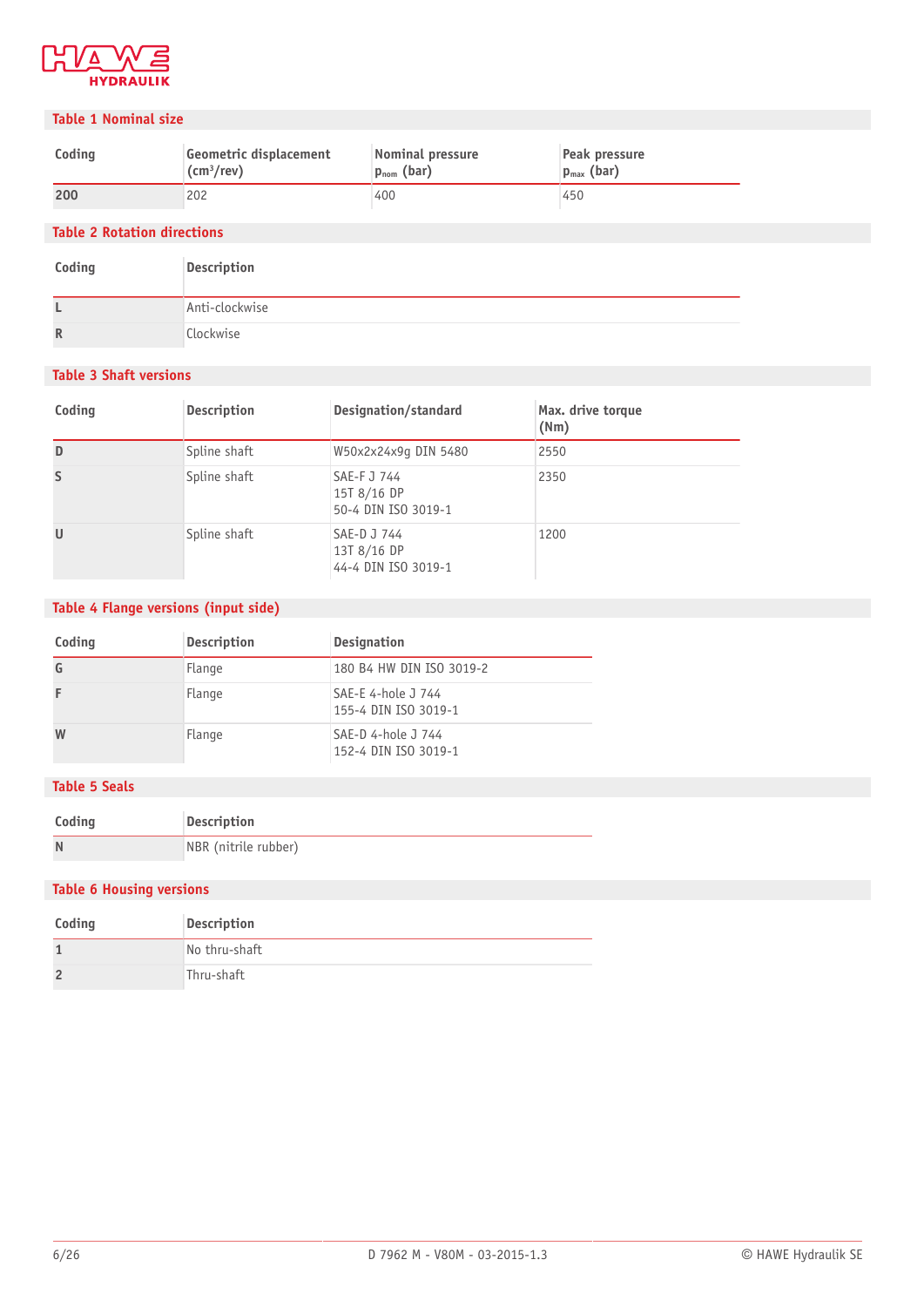

## **Table 7 Additional functions, swash plate angle indicator**

| Coding      | Description     |
|-------------|-----------------|
| $\mathbf 0$ | Without display |
|             | With display    |

#### **Table 7a Stroke limitation**

| Coding | Description                                                                                                  |
|--------|--------------------------------------------------------------------------------------------------------------|
|        | Stroke limitation adjustable<br>(Factory setting: 202 $cm^3$ /rev)                                           |
| 2/     | Stroke limitation fixed with specification of the set geometric displacement Vg ( $\text{cm}^3/\text{rev}$ ) |

#### **Table 8 Controllers**

| Coding | <b>Description</b>                                                                                                                                                                                                                                                                                                                                                                                                                                                                                                                           |
|--------|----------------------------------------------------------------------------------------------------------------------------------------------------------------------------------------------------------------------------------------------------------------------------------------------------------------------------------------------------------------------------------------------------------------------------------------------------------------------------------------------------------------------------------------------|
| /N     | Pressure controller, with pressure adjustable directly at the pump. The pressure controller automatically maintains<br>a constant system pressure independently of the required delivery flow. Therefore, it is suited to constant pressure<br>systems where differing delivery flows are required or for efficient pressure limitation of a hydraulic system.<br>Adjustment: Approx. 150 bar/rev                                                                                                                                            |
| /LSN   | Load-sensing controller with pressure limitation. Stand-by pressure adjustable from 20 to 50 bar.<br>Default differential pressure setting: 27 bar<br>Adjustment: Approx. 13 bar/rev                                                                                                                                                                                                                                                                                                                                                         |
| /LSNT  | Like LSN $+$ in addition to the LSN controller, the LSNT controller contains internal LS signal relief.<br>Internal leakage flow rate $\leq 1.5$ lpm                                                                                                                                                                                                                                                                                                                                                                                         |
| /LSNL  | Load-sensing controller with power controller<br>The power controller with exact hyperbolic curve is used in the case of greatly varying pressures where the drive motor<br>must also be protected against overloading. The drive torque is limited along the line "Pressure x Geometric displace-<br>ment = Constant" by the special structure. If, for example, the pressure doubles at constant rotation speed, the delivery<br>flow is automatically halved. External mechanical adjustment can be made to the drive torque at any time. |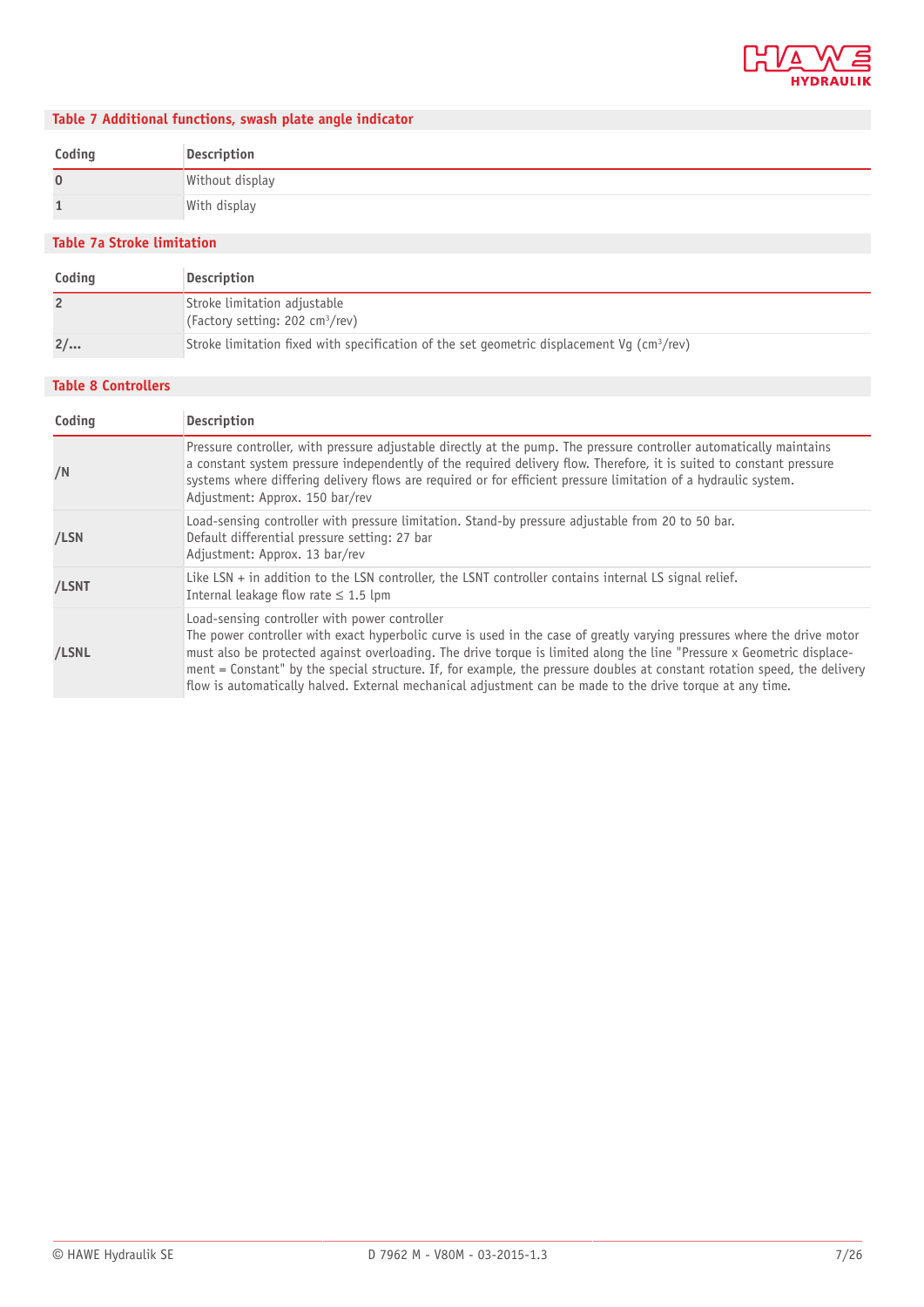

#### **Order coding example:**

#### V80M-200 RSFN-1-0-00/LSN-2-400- **C313**

| <b>Coding V80M</b> | <b>Flange</b>                              | <b>Shaft</b>                                               | e.g. mounting of HAWE pump with coding      |
|--------------------|--------------------------------------------|------------------------------------------------------------|---------------------------------------------|
| 200                |                                            |                                                            |                                             |
| C 311              | SAE-A 2-hole J 744<br>82-2 DIN ISO 3019-1  | SAE-A J 744 (16-4 DIN ISO 3019-1)<br>9T 16/32 DP           |                                             |
| C <sub>312</sub>   | SAE-A 2-hole J 744<br>82-2 DIN ISO 3019-1  | SAE-A J 744 (16-4 ISO 3019-1)<br>9T 16/32 DP <sup>1)</sup> |                                             |
| C <sub>313</sub>   | SAE-A 2-hole J 744<br>82-2 DIN ISO 3019-1  | 19-4 DIN ISO 3019-1<br>11T 16/32 DP                        |                                             |
| C <sub>314</sub>   | SAE-B 2-hole J 744<br>101-2 DIN ISO 3019-1 | SAE-B J 744 (22-4 DIN ISO 3019-1)<br>13T 16/32 DP          | V60N-060  HX                                |
| C <sub>315</sub>   | SAE-B 4-hole J 744<br>101-4 DIN ISO 3019-1 | SAE-B J 744 (22-4 DIN ISO 3019-1)<br>13T 16/32 DP          | V60N-060  HZ                                |
| C 316              | SAE-B 2/4-hole<br>101-2/4 DIN ISO 3019-1   | SAE-BB J 744 (25-4 DIN ISO 3019-1)<br>15T 12/24 DP         | <b>V40M</b>                                 |
| C 317              | SAE-C 2-hole J 744<br>127-2 DIN ISO 3019-1 | SAE-C J 744 (32-4 DIN ISO 3019-1)<br>14T 12/24 DP          |                                             |
| C 318              | SAE-C 4-hole J 744<br>127-4 DIN ISO 3019-1 | SAE-C J 744 (32-4 DIN ISO 3019-1)<br>14T 12/24 DP          | V60N-  SF                                   |
| C <sub>319</sub>   | SAE-C 4-hole J 744<br>127-4 DIN ISO 3019-1 | 23T 16/32 DP                                               |                                             |
| C 320              | SAE-D 4-hole J 744<br>152-4 DIN ISO 3019-1 | SAE-D&E J 744 (44-4 DIN ISO 3019-1)<br>13T 8/16 DP         | V30E-095 SF<br>/V30E-160 SF<br>/V80M-200.UW |
| C <sub>321</sub>   | SAE-E 4-hole J 744<br>165-4 DIN ISO 3019-1 | 15T 8/16 DP                                                | V80M-200 SF                                 |
| C 322              | Prepared for thru-shaft (cover)            |                                                            |                                             |

#### **Note**

Pay attention to the maximum permissible drive torque, as the flange or shaft may be damaged otherwise.

#### **Note** Î

- An additional support is to be provided for pump combinations.
- Additional versions on request.

<sup>1)</sup> ANSI B 92.1, FLAT ROOT SIDE FIT, spline width deviating from the standard,  $s = 2.357 - 0.03$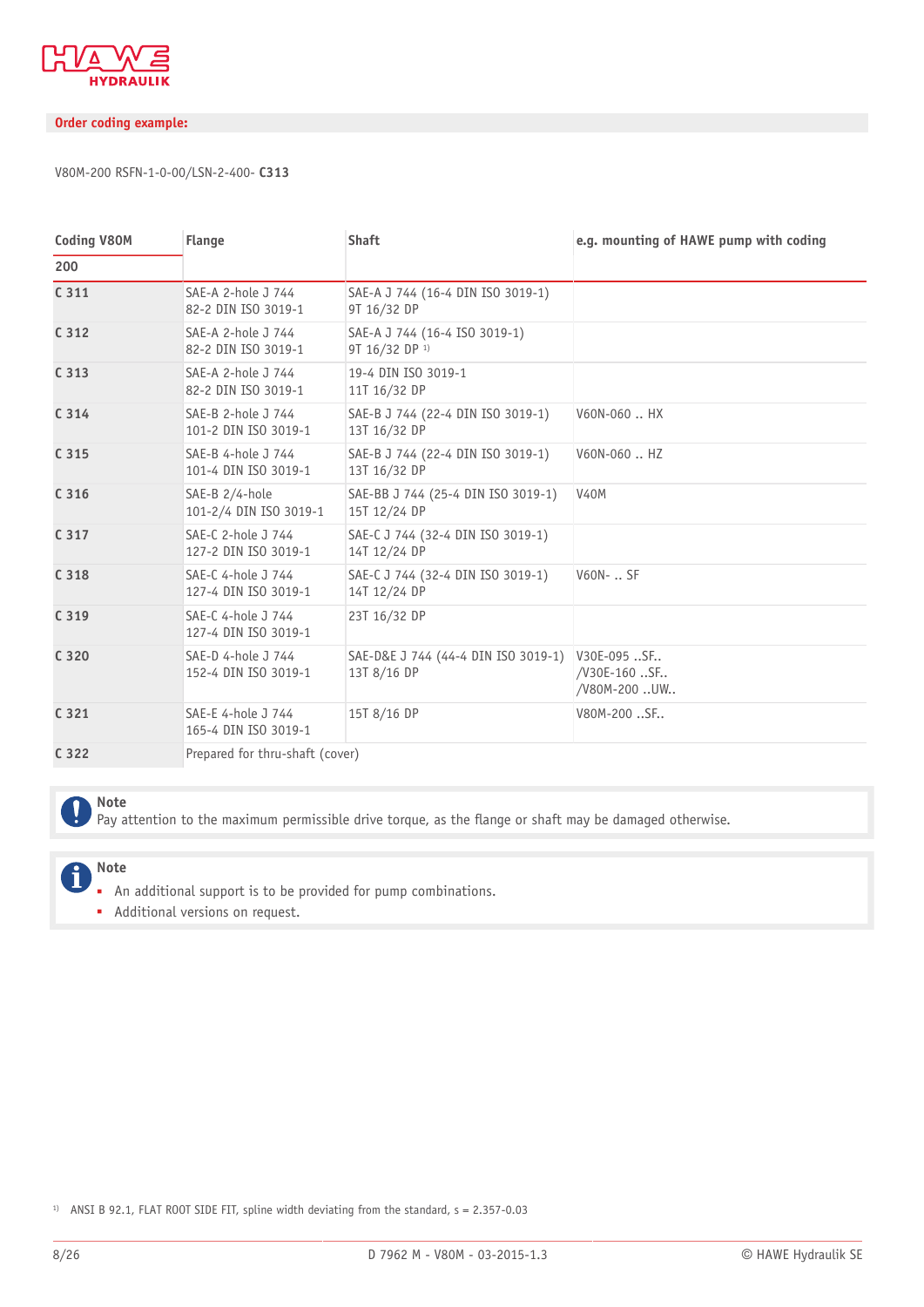

## <span id="page-8-0"></span>**2.2 Controller switching symbols**



| Position       | Description                  |
|----------------|------------------------------|
| D <sub>1</sub> | LS orifice                   |
| D <sub>2</sub> | Closed                       |
| D <sub>3</sub> | bypass                       |
| D4             | Open, for on-stroke velocity |
| D <sub>5</sub> | $\varnothing$ 0.7            |
| D <sub>6</sub> | $2x \oslash 0.7$ in series   |

## **Coding LSNL**



| Position       | Description                  |
|----------------|------------------------------|
| D <sub>1</sub> | LS orifice                   |
| D <sub>2</sub> | Closed                       |
| D <sub>3</sub> | bypass                       |
| D4             | Open, for on-stroke velocity |
| D <sub>5</sub> | $\emptyset$ 0.7              |
| D <sub>6</sub> | $2x \oslash 0.7$ in series   |
| D7             | $\varnothing$ 0.8            |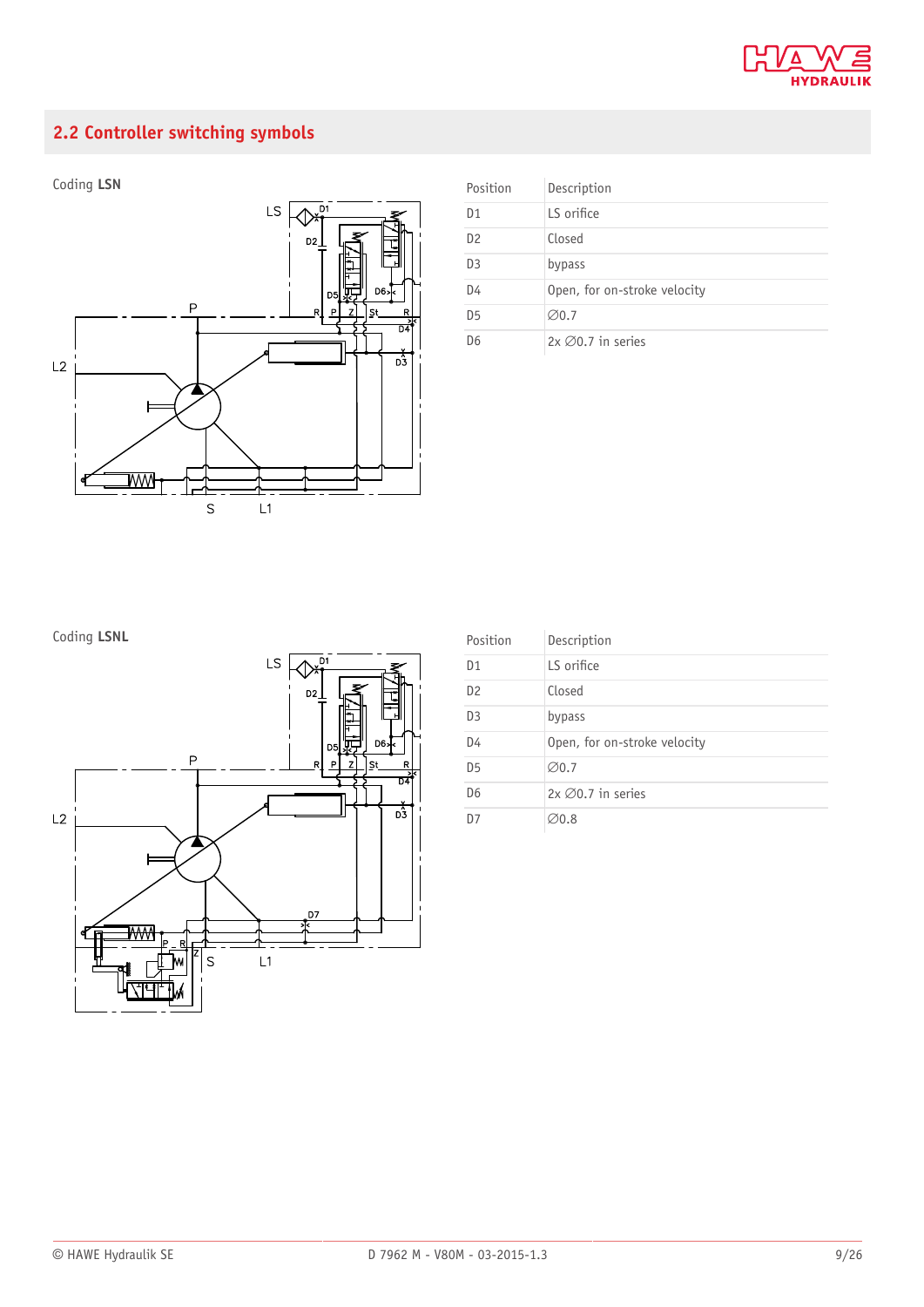



| Position       | Description                   |
|----------------|-------------------------------|
| D <sub>1</sub> | LS orifice                    |
| D <sub>2</sub> | Open, for oscillation damping |
| D <sub>3</sub> | bypass                        |
| D4             | Open, for on-stroke velocity  |
| D <sub>5</sub> | $\varnothing$ 0.7             |
| D6             | $2x \oslash 0.7$ in series    |



| Coding N |          | Position       | Description                  |
|----------|----------|----------------|------------------------------|
|          |          | D <sub>3</sub> | bypass                       |
|          |          | D4             | Open, for on-stroke velocity |
|          | 临<br>ΙFΓ | D <sub>5</sub> | $\emptyset$ 0.7              |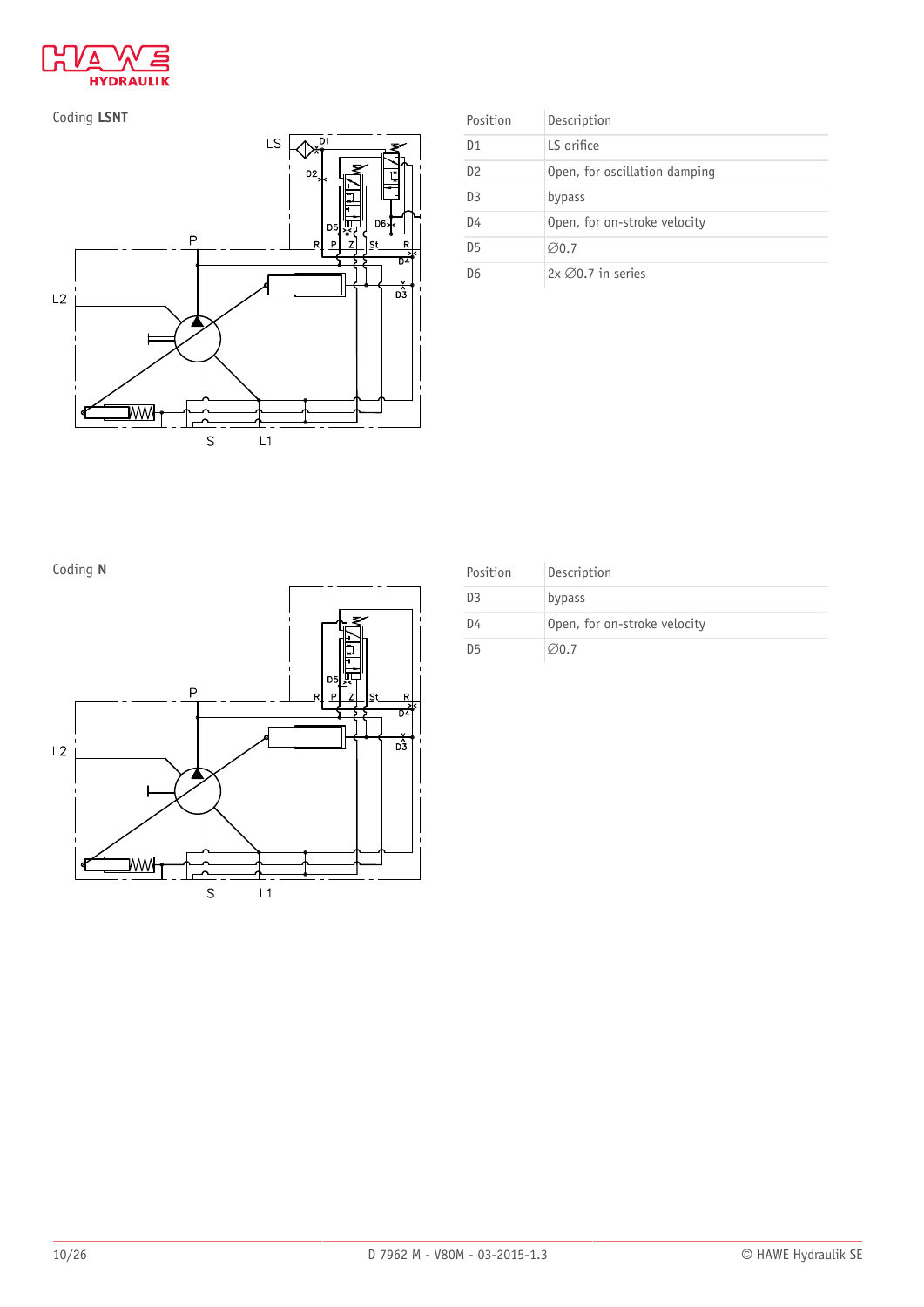

# <span id="page-10-0"></span>**3 Parameters**

## <span id="page-10-1"></span>**3.1 General**

| Description                  | Variable displacement axial piston pump                                                                                                                                                                                                                                                                                                                                                                                                                                                                                              |
|------------------------------|--------------------------------------------------------------------------------------------------------------------------------------------------------------------------------------------------------------------------------------------------------------------------------------------------------------------------------------------------------------------------------------------------------------------------------------------------------------------------------------------------------------------------------------|
| Design                       | Axial piston pump according to the swash plate principle                                                                                                                                                                                                                                                                                                                                                                                                                                                                             |
| Mounting                     | Flange mounting or foot bracket                                                                                                                                                                                                                                                                                                                                                                                                                                                                                                      |
| <b>Surface</b>               | Temporarily protected                                                                                                                                                                                                                                                                                                                                                                                                                                                                                                                |
| Drive/output torque          | See Chapter 3, "Parameters", under "Additional parameters"                                                                                                                                                                                                                                                                                                                                                                                                                                                                           |
| <b>Installation position</b> | Any (for installation information see Chapter 5, "Assembly, operation and maintenance<br>recommendations")                                                                                                                                                                                                                                                                                                                                                                                                                           |
| <b>Rotating direction</b>    | Clockwise or anti-clockwise                                                                                                                                                                                                                                                                                                                                                                                                                                                                                                          |
| Ports                        | • Suction port<br>Pressure port<br>Drain port<br>• Ventilation connection                                                                                                                                                                                                                                                                                                                                                                                                                                                            |
| <b>Hydraulic fluid</b>       | • Hydraulic oil according to Part 1 to 3; ISO VG 10 to 68 according to DIN 51519<br>Viscosity range: min 10; max 1000 mm <sup>2</sup> /s<br>Optimal operating range between 16 and 35 mm <sup>2</sup> /s<br>• Also suitable for biologically degradable hydraulic fluids type HEPG (polyalkylene glycol)<br>and HEES (synthetic ester) at operating temperatures up to approx. +70°C.<br>• HFC pressure fluids (water qlycol); note installation information in Chapter 5, "Assembly,<br>operation and maintenance recommendations". |
| <b>Purity class</b>          | ISO 4406<br>19/17/14                                                                                                                                                                                                                                                                                                                                                                                                                                                                                                                 |
| <b>Temperatures</b>          | • Surrounding area: -40°C to +60°C (observe viscosity range)<br>• Oil: - 25°C to +80°C (observe viscosity range)<br>• Start temperature: To -40°C is permissible (observe start viscosity), as long as the steady-<br>state temperature is at least 20K higher during operation<br>Biologically degradable hydraulic fluids: Not above +70°C<br>٠                                                                                                                                                                                    |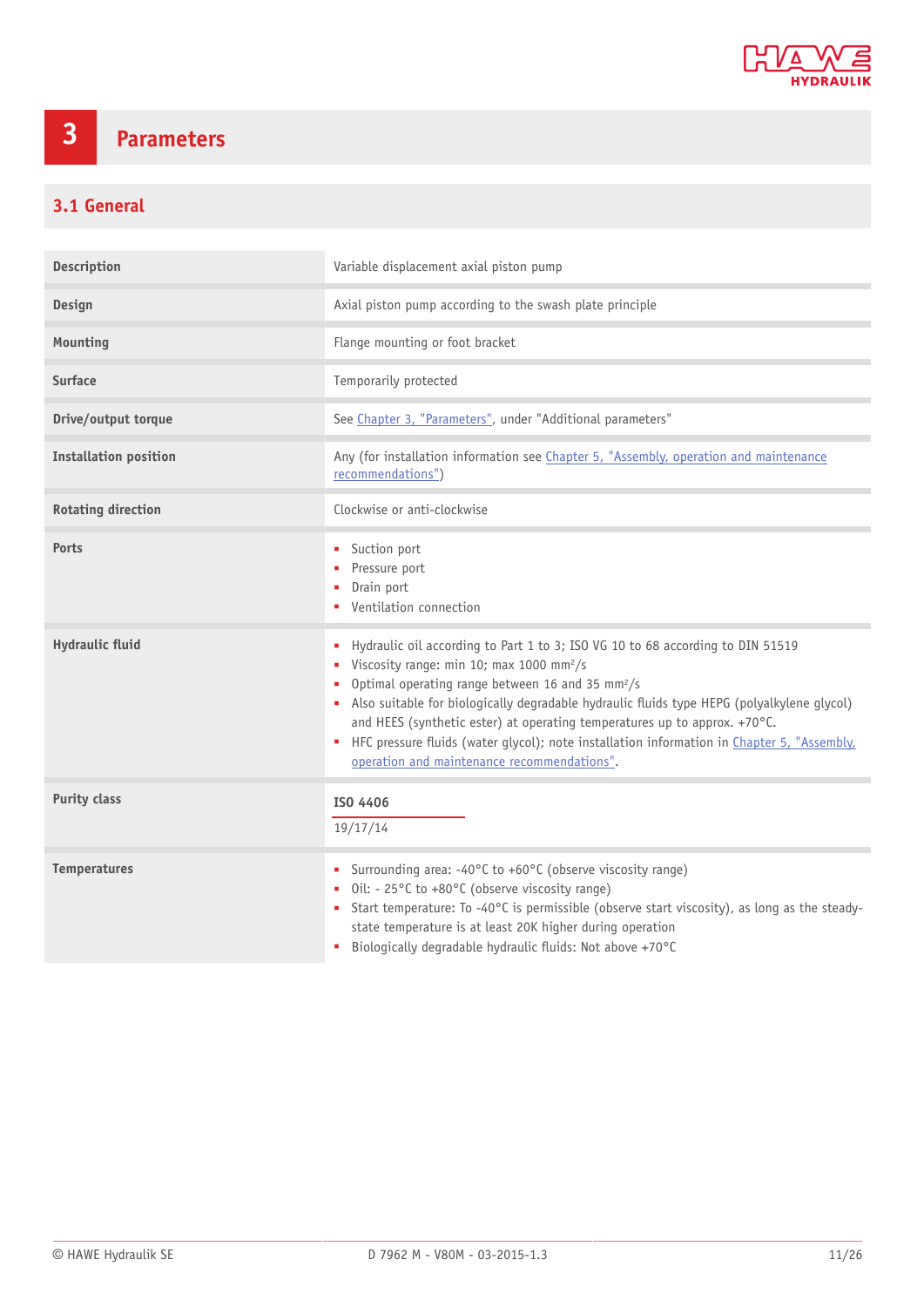

## **Pressure and delivery flow**

| <b>Operating pressure</b> | See Chapter 2, "Available versions, main data" |
|---------------------------|------------------------------------------------|
| Geometric displacement    | See Chapter 2, "Available versions, main data" |

## **Weight**

|     | Type V80M Without controller | With controller (kg) |
|-----|------------------------------|----------------------|
|     | (kq)                         | LSN, LSNb, N, Nb     |
| 200 | 93                           | $+2.5$               |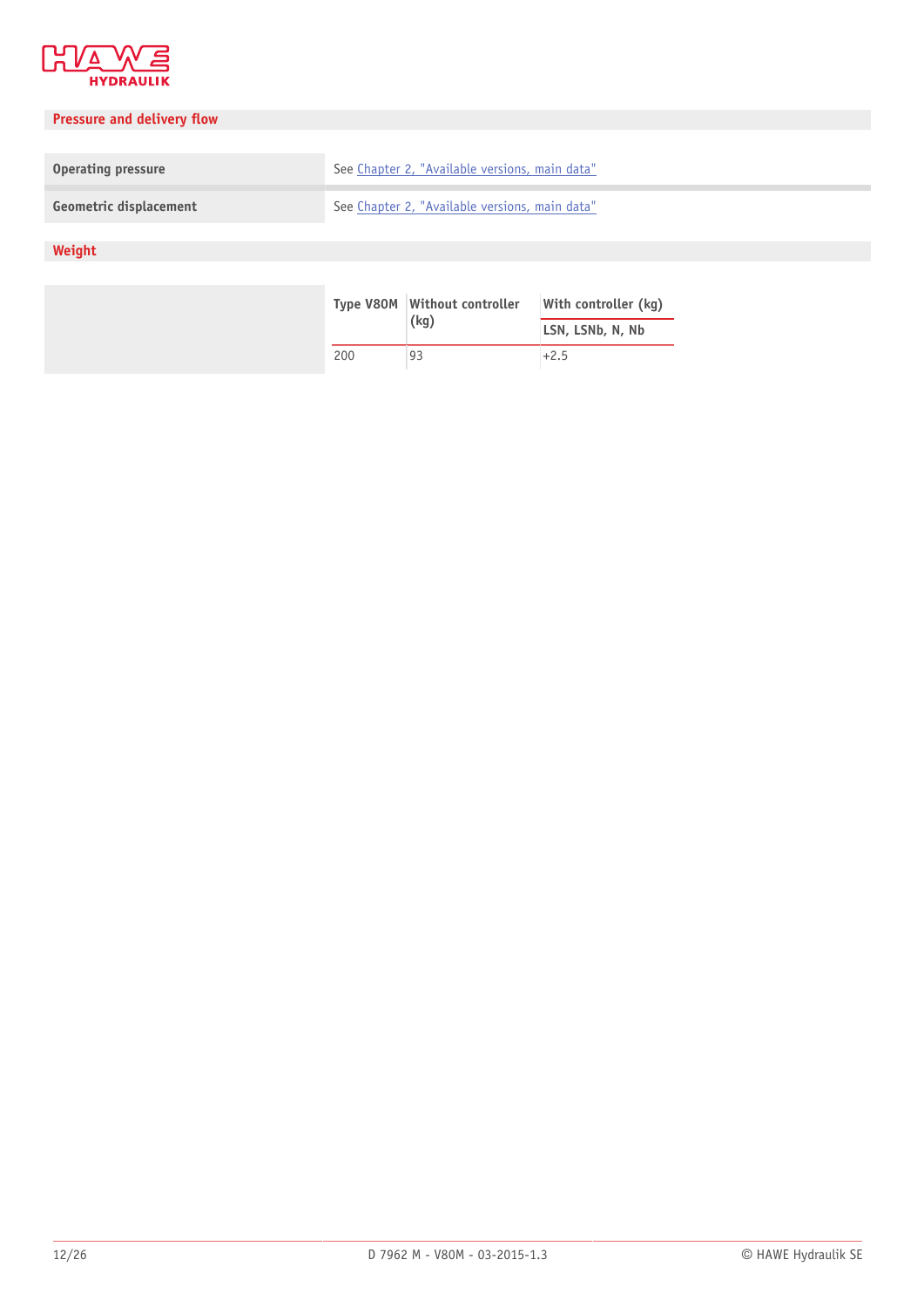

#### **Additional parameters**

| <b>Description</b>                                                                                                                                                  | <b>Nominal size</b>       |
|---------------------------------------------------------------------------------------------------------------------------------------------------------------------|---------------------------|
|                                                                                                                                                                     | 200                       |
| Max. swash plate angle                                                                                                                                              | $16^\circ$                |
| Absolute inlet pressure required in open circuit                                                                                                                    | $0.85$ bar                |
| Minimum operating pressure                                                                                                                                          | 15 <sub>bar</sub>         |
| Max. permissible housing pressure<br>(static/dynamic)                                                                                                               | 2 bar $/$ 3 bar           |
| Max. permissible inlet pressure<br>(static/dynamic)                                                                                                                 | 20 bar / 30 bar           |
| Max. rotation speed during suction operation and max. swash plate 2,150 rpm<br>angle at 1 bar abs. Inlet pressure                                                   |                           |
| Max. rotation speed in supply mode                                                                                                                                  | 2500 rpm                  |
| Min. rotation speed in continuous operation                                                                                                                         | 500 rpm                   |
| Required drive torque at 100 bar                                                                                                                                    | 350 Nm                    |
| Drive power at 250 bar and 1450 rpm                                                                                                                                 | 133 kW                    |
| Inertia torque                                                                                                                                                      | $0.057$ kg m <sup>2</sup> |
| Lifetime $L_h$ of the shaft bearing at 250 bar, 1450 rpm and max.<br>swash plate angle                                                                              | 20,000 h                  |
| Noise level at 250 bar, 1450 rpm and max. swash plate angle<br>(measured in acoustic measurement chamber according to DIN ISO<br>4412-1with measuring distance 1 m) | 75 $dB(A)$                |



The minimum operating pressure in the pump line depends on the rotation speed and the pivoting angle; the pressure must not fall below 15 bar under any circumstances.

#### **Note**  $\mathbf{\mathbf{I}}$

The housing pressure is only allowed to be 1 bar higher than the suction pressure.

#### **Max. permissible drive/output torque**

| <b>Description</b> |              | <b>Nominal size</b> |  |
|--------------------|--------------|---------------------|--|
|                    |              | 200                 |  |
| Spline shaft D     | Drive/output | 2550 Nm/1800 Nm     |  |
| Spline shaft S     | Drive/output | 2350 Nm/1800 Nm     |  |
| Spline shaft U     | Drive/output | 1200 Nm/1200 Nm     |  |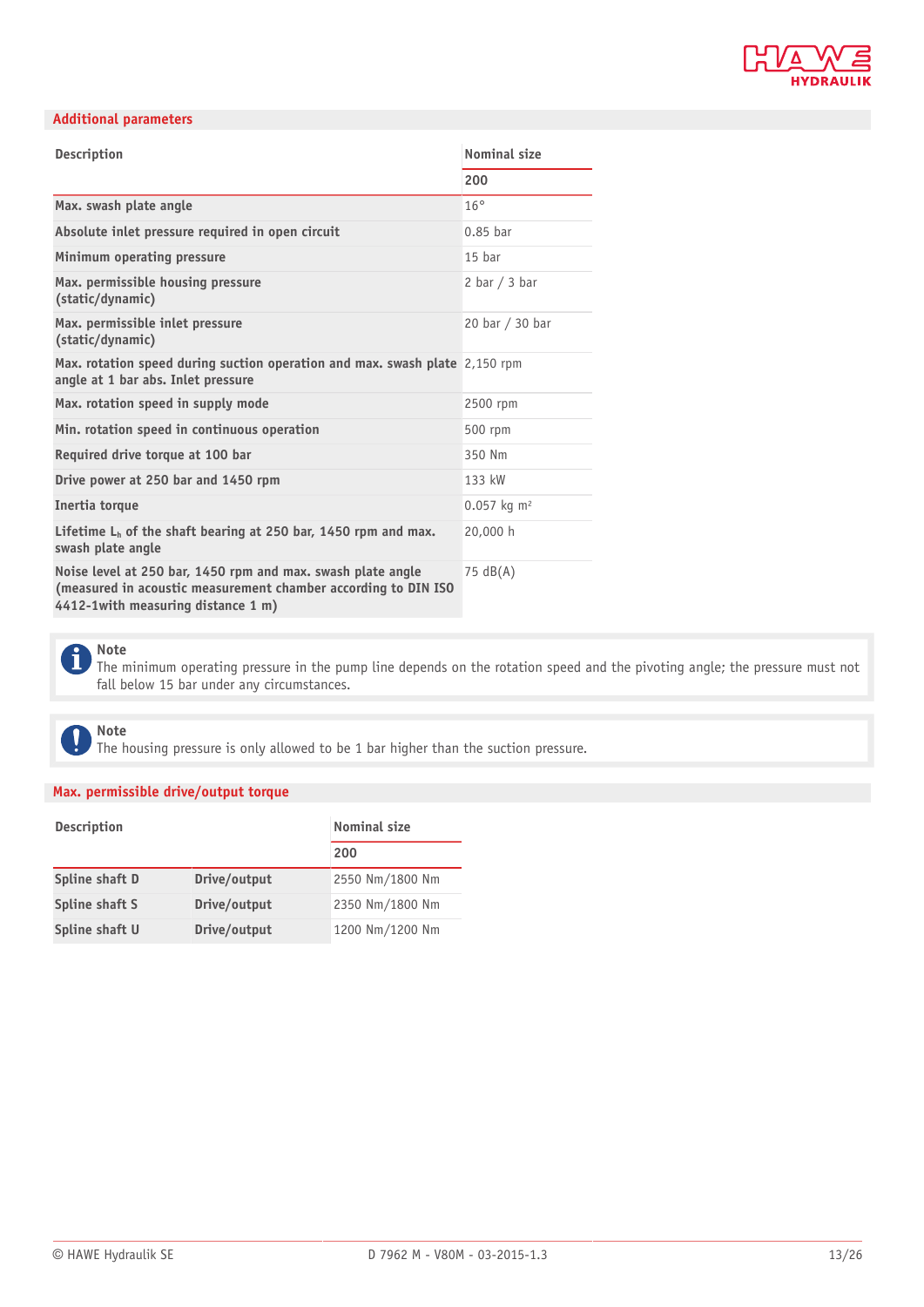

## <span id="page-13-0"></span>**3.2 Characteristic curves**

#### **Delivery flow and power (basic pump)**

The diagrams illustrate the delivery flow/pressure (without controller). Drive power at max. swash plate angle and drive power at zero stroke and 1500 rpm.

Drive power/pressure at zero stroke and 1500 rpm

#### **V80M-200**



p pressure (bar); Q delivery flow (lpm); P power (kW) n rotation speed (rpm); p inlet pressure (bar)

- 1 Delivery flow/pressure
- 2 Drive power/pressure
- 3 Drive power/pressure (zero stroke)

#### **Inlet pressure and self-suction speed**

The diagrams show the inlet pressure/rotation speed at the max. swash plate angle and an oil viscosity of 75 mm2/s.



1 0 bar relative  $= 1$  bar absolute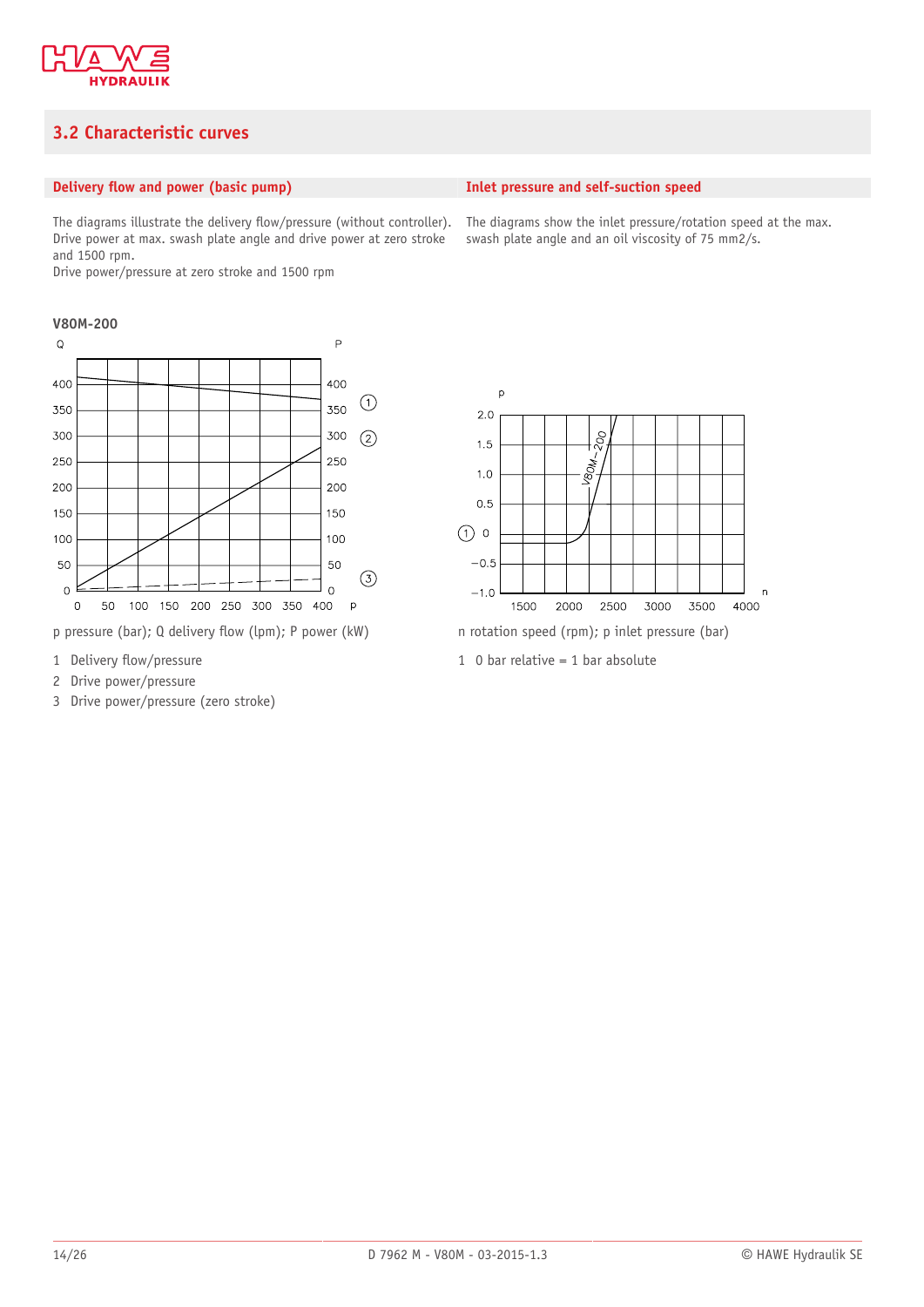

## <span id="page-14-0"></span>**3.3 Controller - characteristic curves**







*t in ms; p pressure (bar)*

#### Coding **LSN, LSNT**

Drive speed constant



**LS line approx. 10% of the volume of the P line**

- $S<sub>S</sub>$  = positioning travel of actuator
- $T_u$  = delay < 3 ms
- $T_1$  = on-stroke time
- $T_2$  = destroke time
- $p = pressure$

#### **Parameters**

#### **Control accuracy in relation to max. delivery flow**

- a) Rotation speed n constant, Pressure variable between 30 and 350 bar (< 3%)
- b) Pressure p constant, Rotation speed variable (< 1%)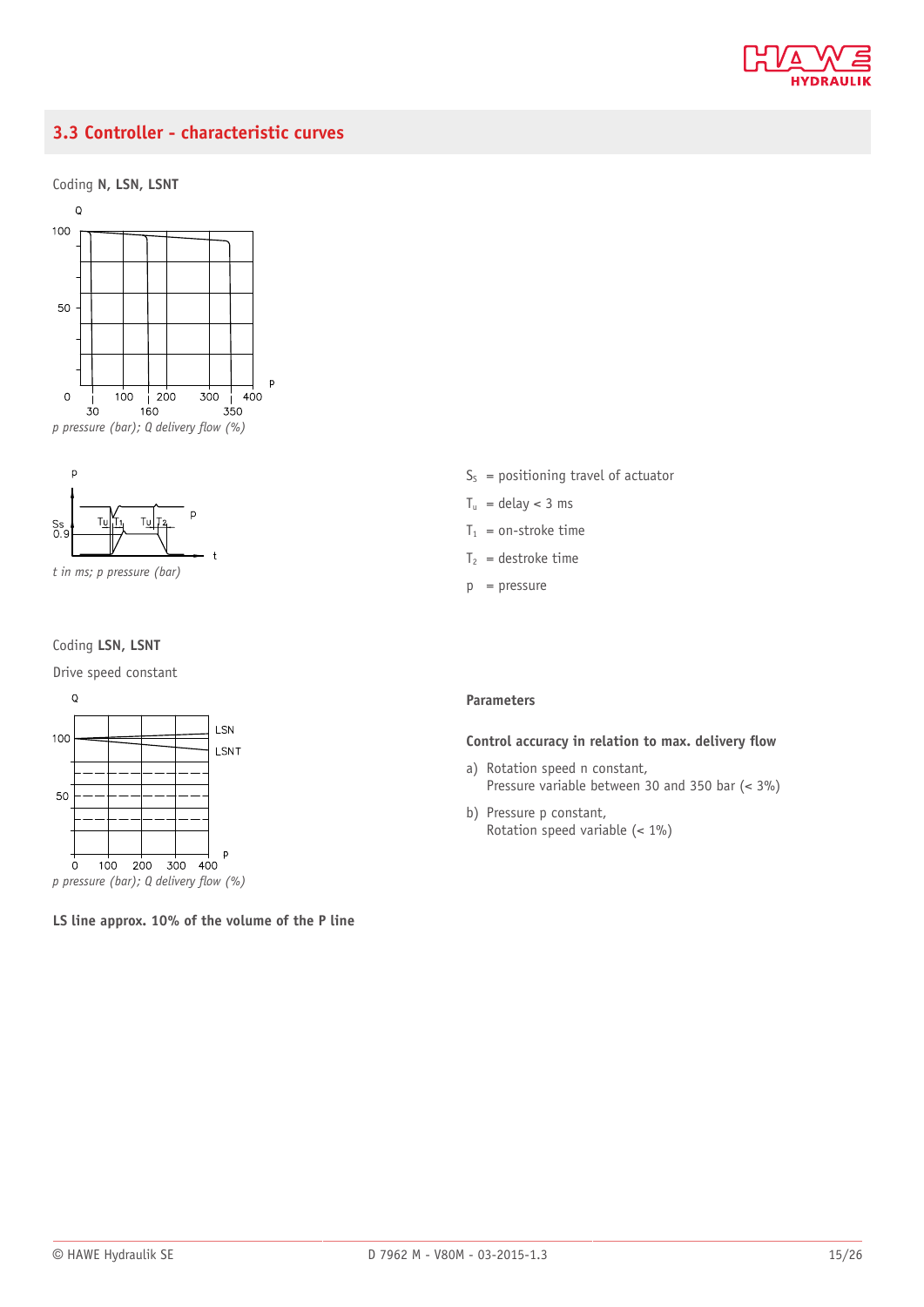

## <span id="page-15-0"></span>**4 Dimensions**

<span id="page-15-1"></span>All dimensions in mm, subject to change.

## **4.1 Basic pump**

## <span id="page-15-2"></span>**4.1.1 Type V80M-200**





- 1 Shaft version
- 2 Flange version
- 3 Stroke limitation ( $V_g$  approx. 10 cm<sup>3</sup>/rev.)
- 4 Bleeding port
- 5 Controller

| <b>Rotation direction clockwise</b> | Rotation direction anti-clockwise |  |
|-------------------------------------|-----------------------------------|--|
|-------------------------------------|-----------------------------------|--|

| $A = pressure connection$ | $A =$ suction port        |
|---------------------------|---------------------------|
| $B =$ suction port        | $B = pressure connection$ |

#### **Pressure connection Suction port**







Rotation direction **clockwise** (viewed from shaft journal) Rotation direction **anti-clockwise** (viewed from shaft journal)

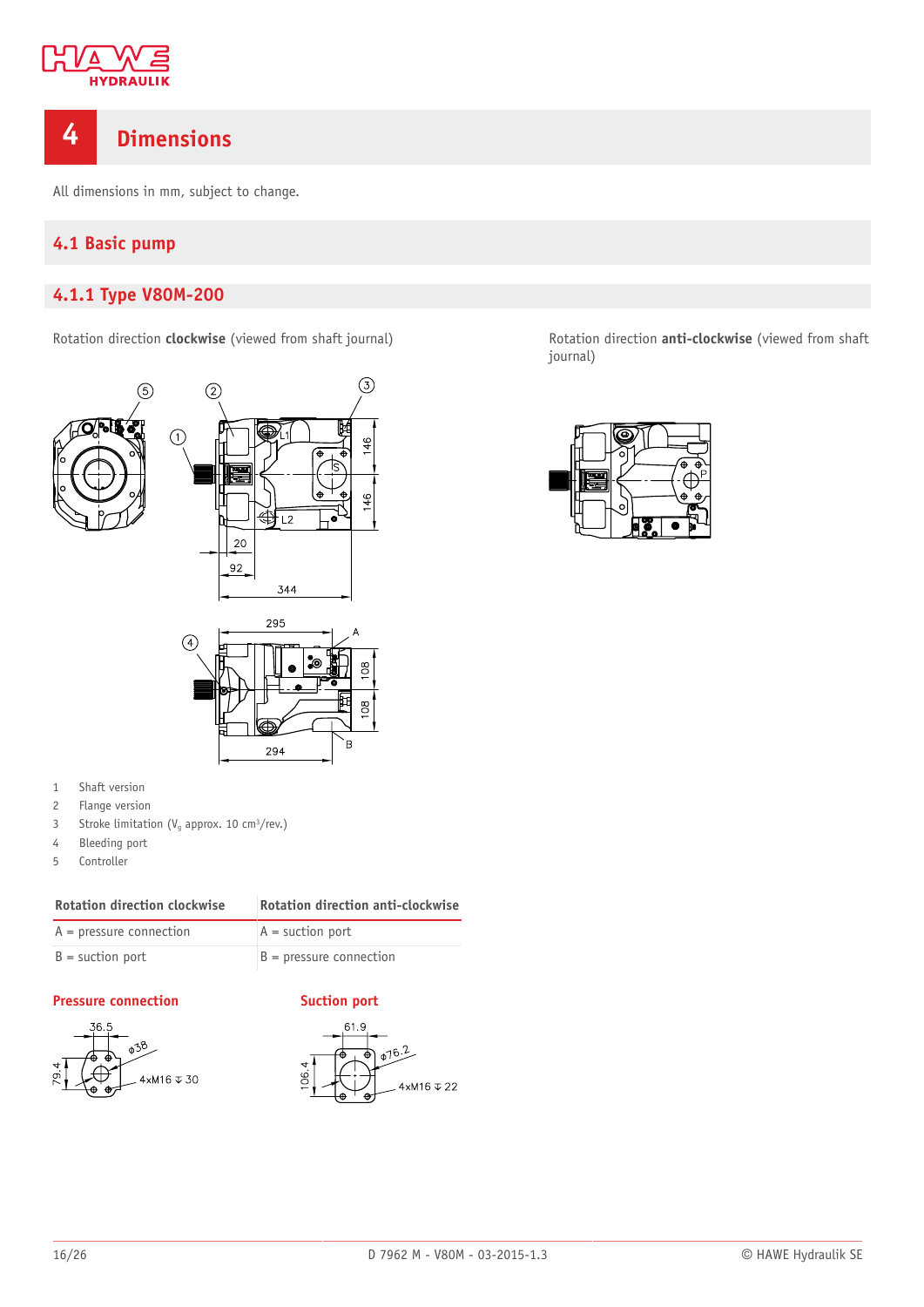

#### **Shaft versions**

**Spline shaft** Coding **D** (DIN 5480 W50x2x24x9g)



#### **Spline shaft** Coding **S** (SAE-F J 744 15T 8/16 DP)



#### **Spline shaft** Coding U (SAE-D J 744 13T 8/16 DP)



### **Flange versions**

Coding **G** (180 B4 HW DIN ISO 3019-2)



Coding **F** (SAE-E 4-hole J 744) (165-4 DIN ISO 3019-1)



1 Bleeding and flushing port  $G1/4$ 

Coding **W** (SAE-D 4-hole J 744) (152-4 DIN ISO 3019-1)



1 Bleeding and flushing port G1/4 1 Bleeding and flushing port G1/4

#### **Swash plate angle indicator**

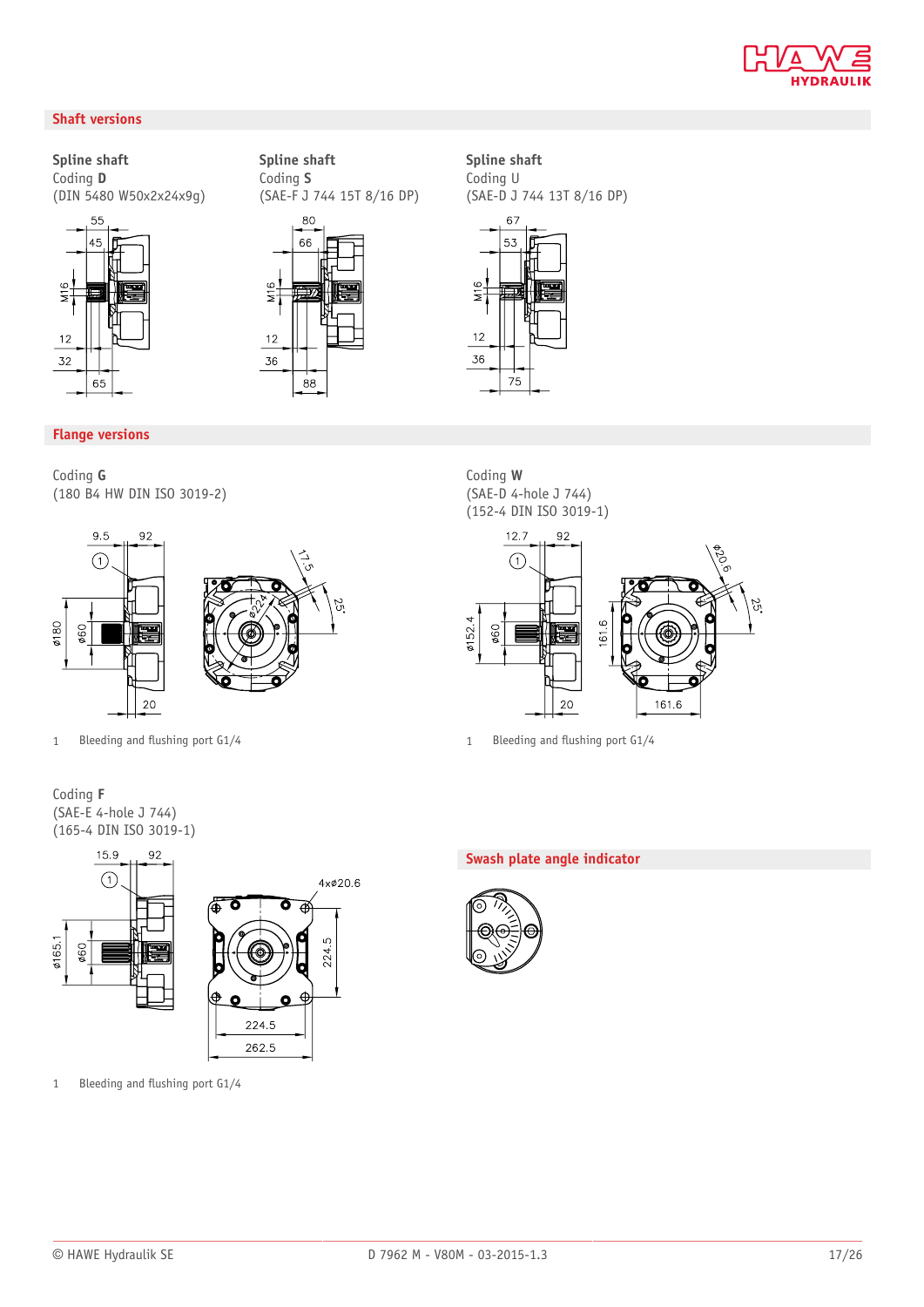

## <span id="page-17-0"></span>**4.2 Controllers**



Connection LS: G 1/4 (BSPP)

order coding for adapter for UNF thread 79 93245 00

Adjustment range for  $\odot$  and  $\odot$  restricted by retaining ring

#### **Pressure adjustment**

|                                     | Pressure range (bar) | $\Delta p$ (bar) / revolution | Factory-set pressure setting (bar) |
|-------------------------------------|----------------------|-------------------------------|------------------------------------|
| Pressure limitation                 | 20 to 400            | approx. 150                   | 300                                |
| Differential pressure<br>$\Delta p$ | $\vert$ 20 to 55     | approx. 15                    |                                    |

#### **Torque setting**

**ΔM (Nm) / revolution**

Power controller L approx. 150



**Risk of injury on overloading components due to incorrect pressure settings!** Risk of minor injury.

■ Always monitor the pressure gauge when setting and changing the pressure.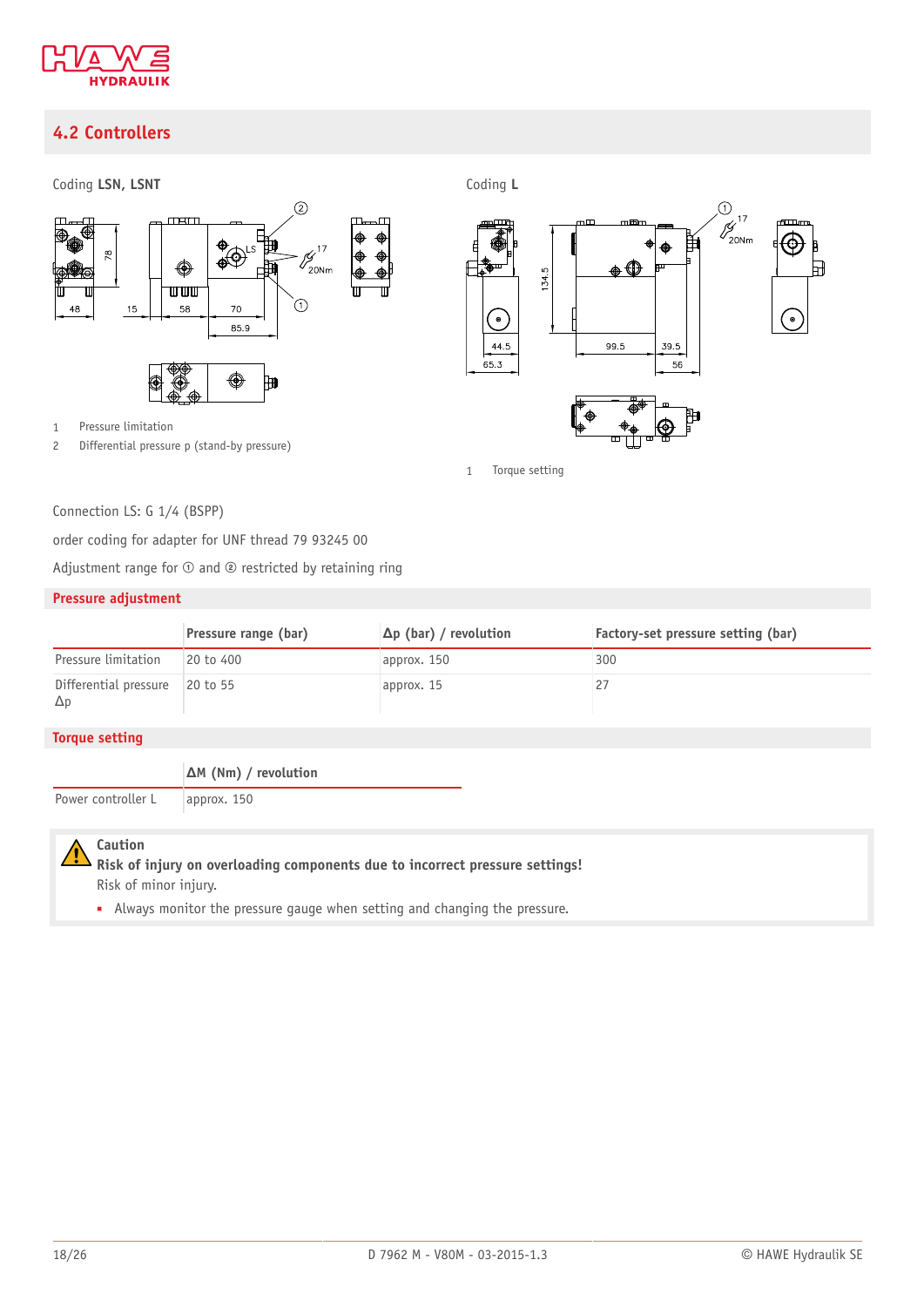

## <span id="page-18-0"></span>**5 Assembly, operation and maintenance recommendations**

### <span id="page-18-1"></span>**5.1 Intended use**

This productis exclusively intended for hydraulic applications (fluid engineering).

The product demands high technical safety standards and regulations for fluid engineering and electrical engineering.

The user must observe the safety measures and warnings in this documentation.

#### **Essential requirements for the product to function correctly and safely:**

- All information in this documentation must be observed. This applies in particular to all safety measures and warnings.
- The product must only be assembled and put into operation by qualified personnel.
- $-$  The product must only be operated within the specified technical parameters. The technical parameters are described in detail in this documentation.
- The operating and maintenance manual of the specific complete system must also always be observed.

If the product can no longer be operated safely:

<span id="page-18-2"></span> $\Rightarrow$  Remove the product from operation and mark it accordingly. It is then not permitted to continue using or operating the product.

### **5.2 Assembly information**

The must only be installed in the complete system with standard and compliant connection components (screw ttings, hoses, pipes, etc.).

 The hydraulic power pack must be shut down correctly prior to dismounting; this applies in particular to power packs with hydraulic accumulators.

#### **Danger**

**Risk to life caused by sudden movement of the hydraulic drives when dismantled incorrectly!** Risk of serious injury or death.

- Depressurise the hydraulic system.
- Perform safety measures in preparation for maintenance.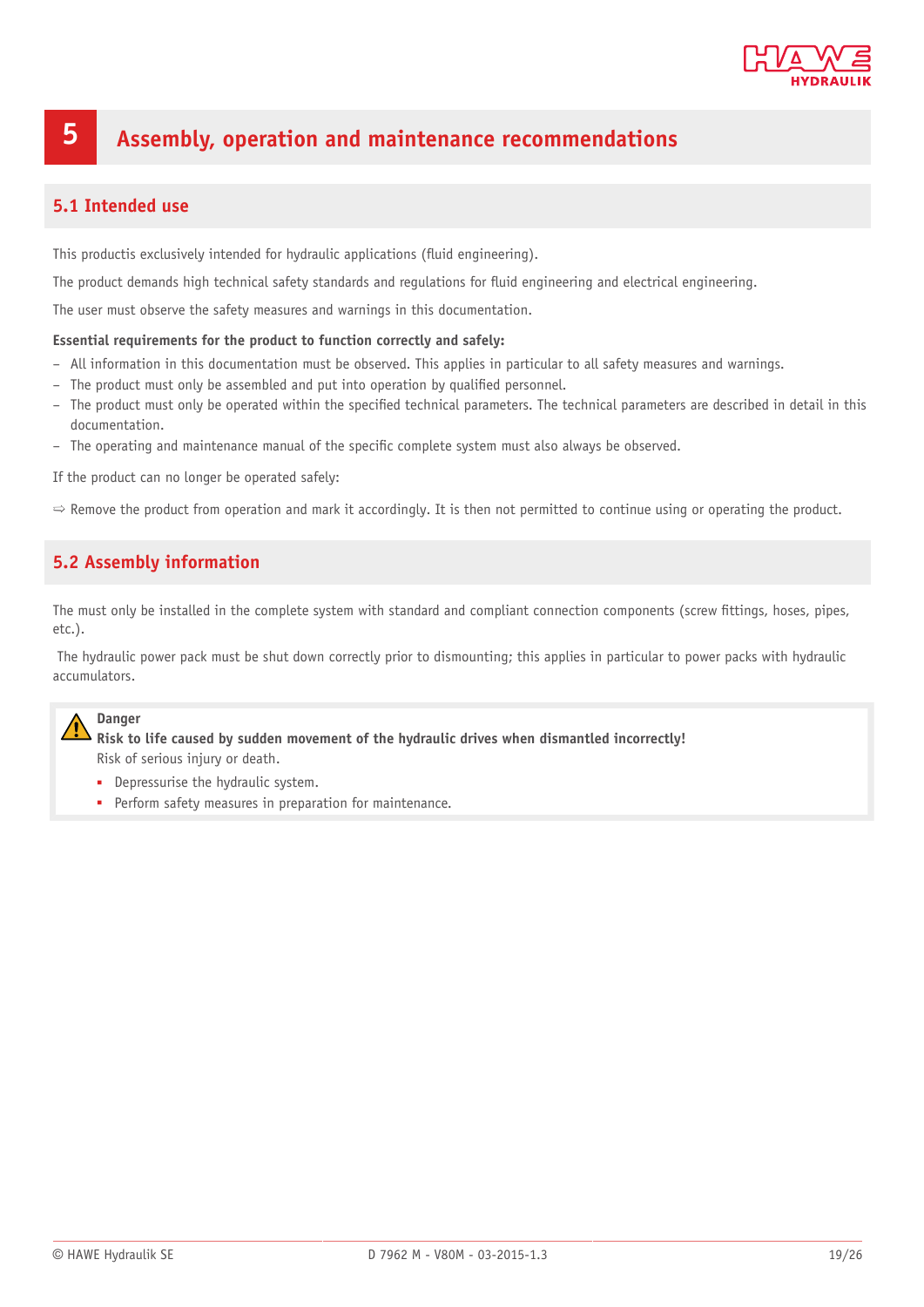

## <span id="page-19-0"></span>**5.2.1 General information**

The V80M variable displacement axial piston pump is suitable for use in an open circuit.

The pump can be mounted using a flange in accordance with specifications.

The various controllers can be fitted as separate devices as required.

#### **During assembly, note the following principles:**

Only trained persons are allowed to mount or remove the pump. Always ensure absolute cleanliness so that no contamination can influence the pump.

- Remove all plastic plugs before operation.
- Avoid installation above the tank (see [Chapter 5.2.3, "Installation positions"](#page-21-0)).
- For electric reference values "Suction intakes" must be adhered to.
- Before initial use, fill the pump with hydraulic fluid and bleed. The pump automatically fills via the suction line when the drain ports are opened.
- Never drain the pump.
- Always supply the pump with hydraulic fluid from the start. Even just a short period with insufficient hydraulic fluid can damage the pump. Such damage is not immediately visible once the pump is put into operation.
- Hydraulic fluid which flows back into the tank must not be sucked back in immediately (install baffles!).
- Before first use, run the pump for approx. 10 minutes at max. 50 bar after initial start-up.
- Only use the entire pressure range of the pump once thorough bleeding and flushing have taken place.
- From the start, always keep the temperature in the specified range (see [Chapter 3, "Parameters"\)](#page-10-0). Never exceed maximum temperatures.
- Always comply with the cleanliness level of the hydraulic fluid. In addition, always filter the hydraulic fluid appropriately (see [Chapter 3, "Parameters"](#page-10-0)).
- Self-installed filters in the suction line must be approved beforehand by HAWE Hydraulik SE.
- A system pressure-limiting valve must be installed in the pressure line so that the maximum system pressure is not exceeded.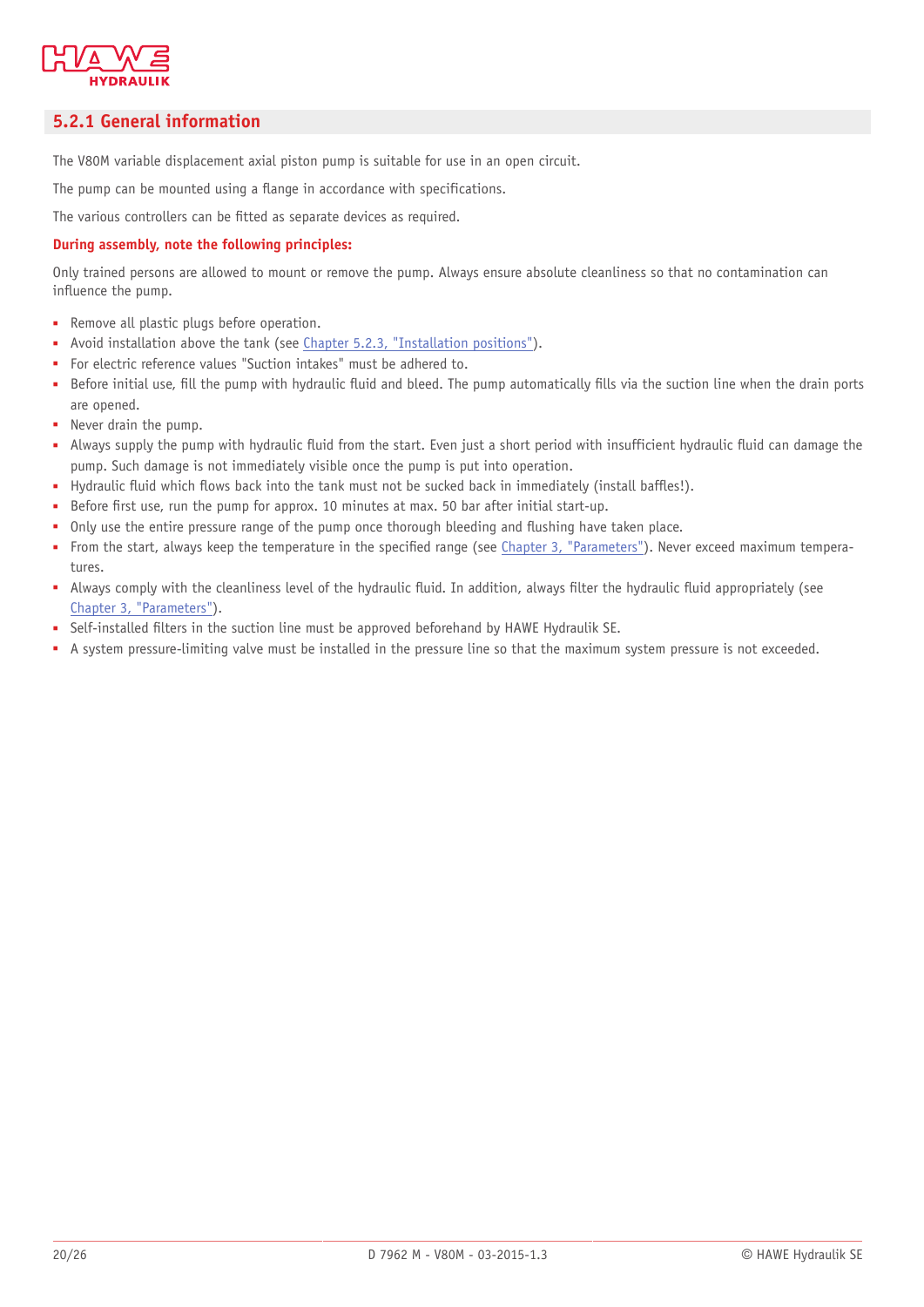

#### <span id="page-20-0"></span>**5.2.2 Ports**

The nominal diameter of the connecting lines depends on the specified operating conditions, the viscosity of the hydraulic fluid, the start-up and operating temperatures and the rotation speed of the pump. In principle we recommend the use of hose lines due to the superior damping characteristics.

#### **Bleeding and flushing port**

The pump type V80M is fitted with a G 1/4" (BSPP) bleeding and flushing port. This is used to bleed and flush the front shaft bearing in the case of vertical installation.

#### **Pressure port**

The pressure port connection is established in the case of type V80M via SAE ports, see [Chapter 4, "Dimensions".](#page-15-0) Metric attachment threads are used in deviation from the standard.

Observe the tightening torque specified by the fitting manufacturer.

#### **Suction port**

The suction port can be established via SAE ports; see [Chapter 4, "Dimensions"](#page-15-0). Metric attachment threads are used in deviation from the standard.

If possible, route the suction line to the tank in such a way that it is steadily rising. This allows trapped air to escape. Observe the specifications in "Installation positions ["Chapter 5.2.3, "Installation positions"](#page-21-0). The absolute suction pressure must not fall below 0.85 bar. A hose line should generally be used in preference to a rigid pipe.

#### **Drain port**

The Pump type V80M has 2 drain ports G 1" (BSPP).

The nominal diameter of the leakage line must not be less than 16 mm. The cross-section is determined by the max. permissible housing pressure.

Integrate the leakage line in the system in such a way as to prevent direct connection with the suction line of the pump.

All drain ports can be used simultaneously.

A separate leakage line from the controller to the tank is not required. Observe the specifications in [Chapter 5.2.3, "Installation](#page-21-0) [positions".](#page-21-0)

The top drain port can be used to fill the housing.

#### **LS port for versions LSN**

The LS line is connected to the controller via a G 1/4" (BSPP) threaded connection.

The nominal diameter of the line depends on the installation position of the pump and should be 10% of the pressure line nominal volume. A hose line should generally be used in preference to a rigid pipe.

■ When the proportional directional spool valve is in a neutral position, the LS line must be fully relieved (only controller type LSNR, LSN). In the case of controller type LSNRT, relief takes place internally in the controller.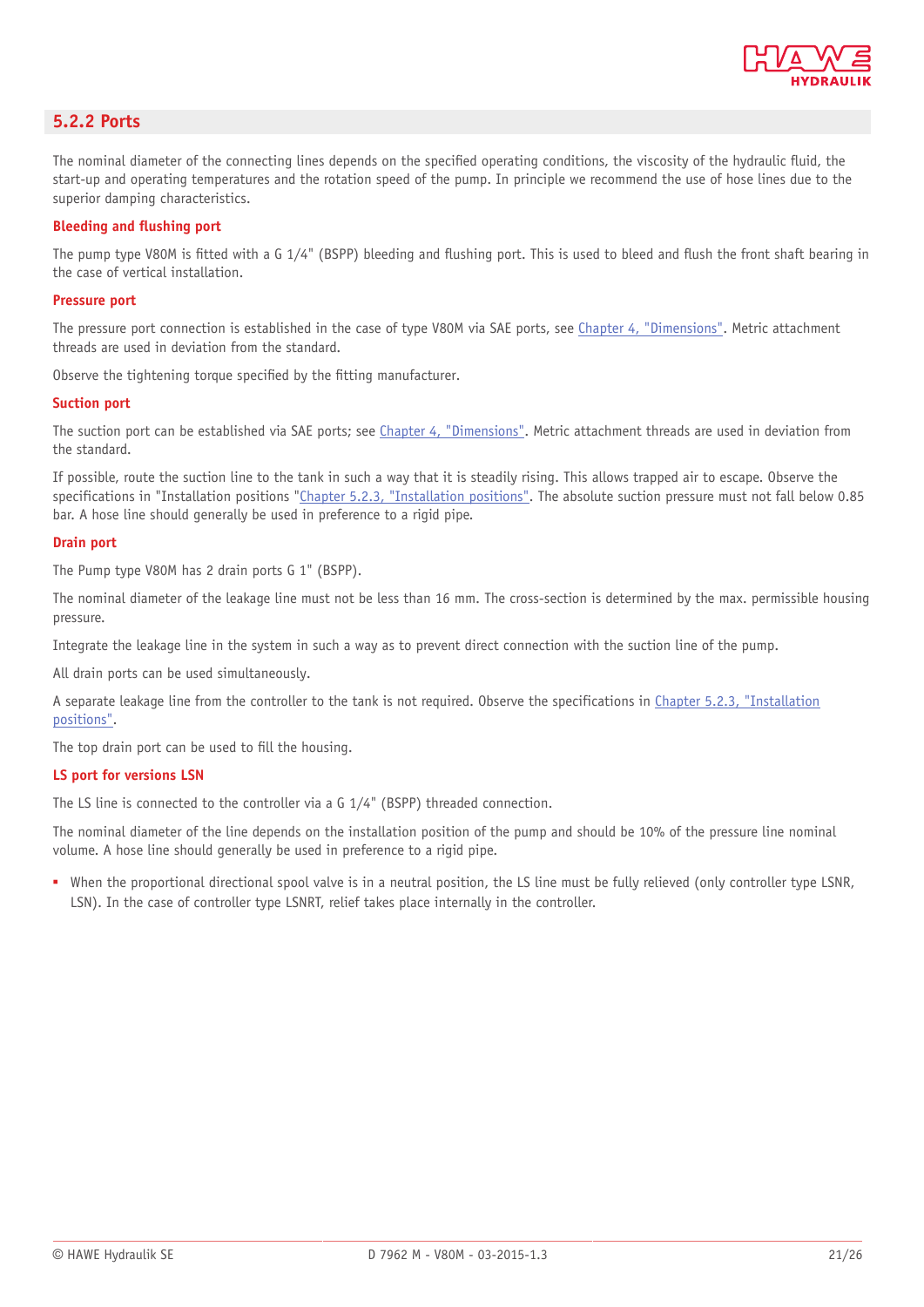

### <span id="page-21-0"></span>**5.2.3 Installation positions**

The variable displacement axial piston pump V80M can be installed in any installation position.

Horizontal installation: (pump below the min. fill level)

 $\Rightarrow$  For horizontal installation, use the uppermost drain port



1 suction port open

#### **Vertical installation: (pump below the min. fill level)**

- $\Rightarrow$  Mount the pump so that the pump mounting flange is facing upwards
- $\Rightarrow$  For vertical installation, use the uppermost drain port
- $\Rightarrow$  Also connect the G 1/8" bleeding port on the pump flange.
- $\Rightarrow$  Take appropriate measures to ensure continuous bleeding of this line (line routing/bleeding)

For installation with the pump flange facing downwards, please contact HAWE Hydraulik.



1 suction port open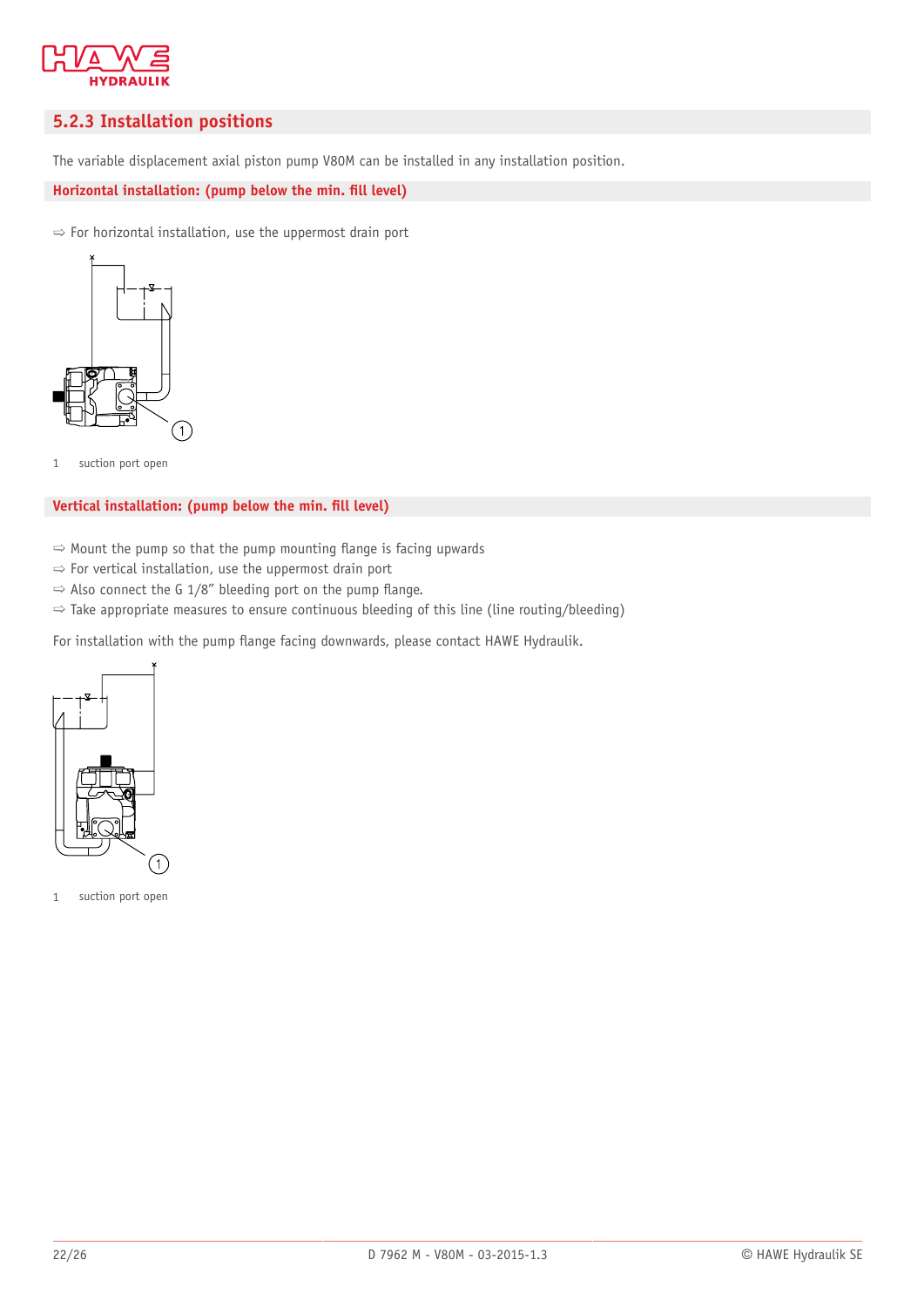

## <span id="page-22-0"></span>**5.2.4 Tank installation**

#### Tank installation (pump below the min. fill level)

The pump can be operated either with or without a suction tube. Using a short suction intake is recommended.





#### Additional notes regarding installation above the fill level

Special measures are required if the pump is installed above the fill level. The pump must not run dry via the pressure, intake, drain, bleed or control lines. This applies in particular to long periods of downtime.

- The leakage line must be installed in the tank in such a way that it ends below the oil level.
- Facilitate bleeding of connecting lines via separate bleed openings.
- Adjust the bleeding sequence to the specific installation.
- If necessary, a gear pump should be provided in order to draw air from the suction line.

For specialist advice on designing axial piston pumps, the following contact form is available: [Checklist for designing variable displacement axial piston pumps: B 7960 checklist.](http://www.hawe.de/fileadmin/content/typeman/catalog/Pdf/7/9/B7960-Installation-en.pdf)





For further information on installation, operation and maintenance, see the relevant assembly instructions: [B 7960](http://downloads.hawe.com/7/9/B7960-en.pdf), [B 5488.](http://downloads.hawe.com/5/4/B5488-en.pdf)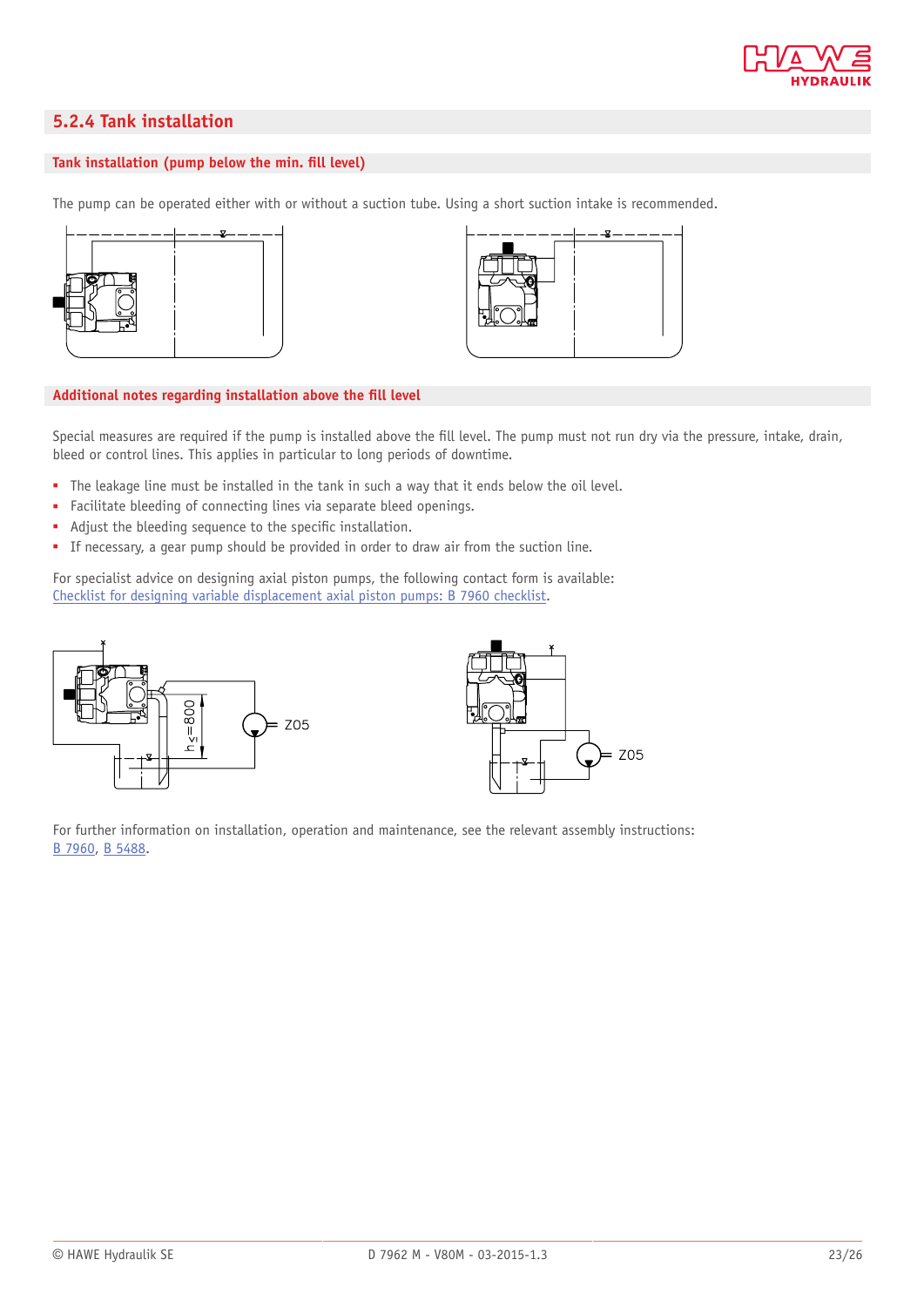

## <span id="page-23-0"></span>**5.3 Operating instructions**

#### **Product configuration and setting the pressure and flow rate**

The statements and technical parameters in this documentation must be strictly observed. The instructions for the complete technical system must also always be followed.

#### **Note** Ť

- Read the documentation carefully before usage.
- The documentation must be accessible to the operating and maintenance staff at all times.
- Keep documentation up to date after every addition or update.

#### **Caution**

**Risk of injury on overloading components due to incorrect pressure settings!** Risk of minor injury.

■ Always monitor the pressure gauge when setting and changing the pressure.

#### **Purity and filtering of the hydraulic fluid**

Fine contamination can significantly impair the function of the hydraulic component. Contamination can cause irreparable damage.

#### **Examples of fine contamination include:**

- Metal chips
- Rubber particles from hoses and seals
- Dirt due to assembly and maintenance
- Mechanical debris
- $-$  Chemical ageing of the hydraulic fluid

#### **Note** i

Fresh hydraulic fluid from the drum does not always have the highest degree of purity. Under some circumstances the fresh hydraulic fluid must be filtered before use.

Adhere to the cleanliness level of the hydraulic fluid in order to maintain faultless operation. (Also see cleanliness level in [Chapter 3, "Parameters"](#page-10-0)).

### <span id="page-23-1"></span>**5.4 Maintenance information**

This product is largely maintenance-free.

Conduct a visual inspection at regular intervals, but at least once per year, to check if the hydraulic connections are damaged. If external leakages are found, shut down and repair the system.

Clean the device surface of dust deposits and dirt at regular intervals, but at least once per year.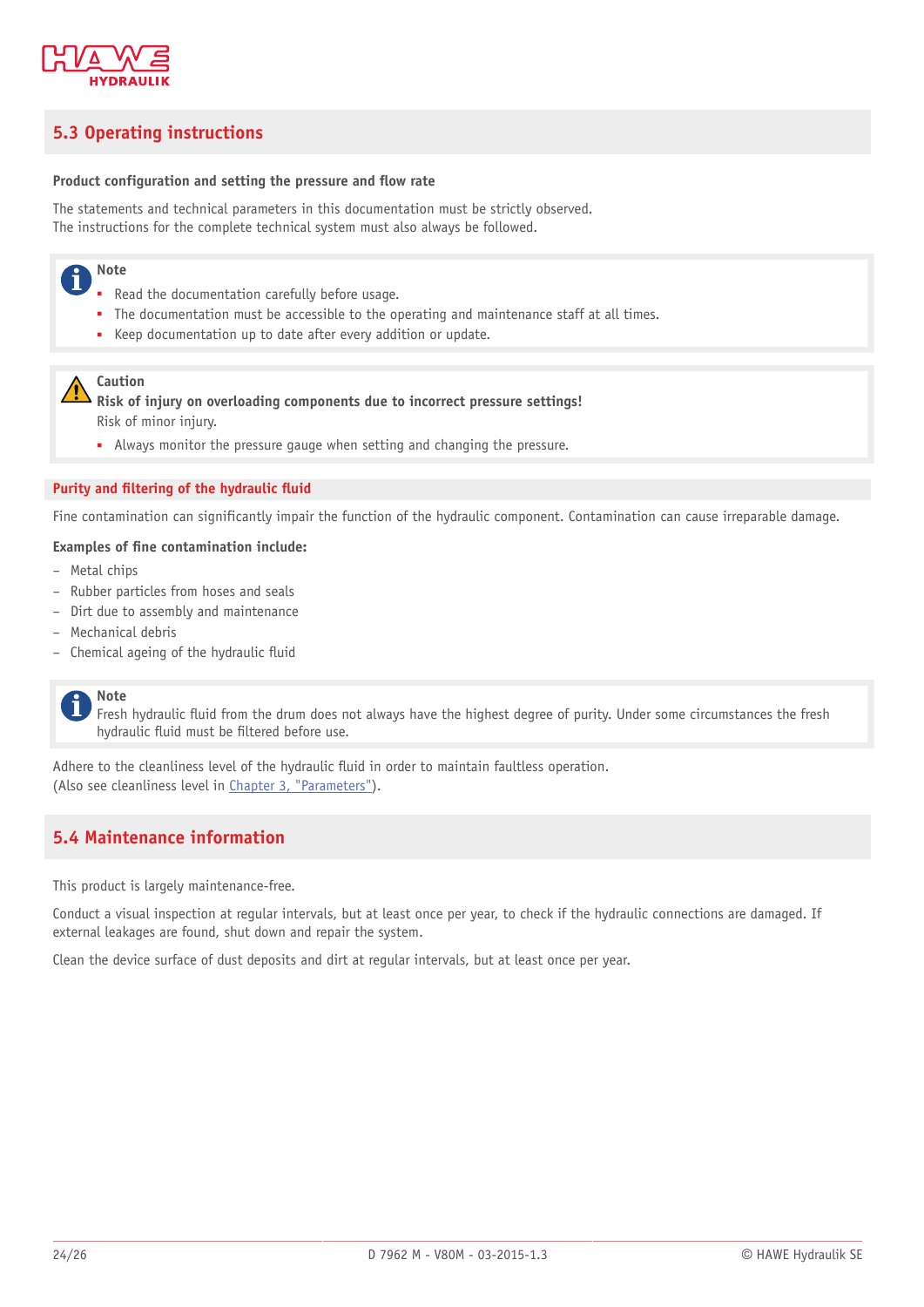

# <span id="page-24-0"></span>**6 Other information**

## <span id="page-24-1"></span>**6.1 Planning information**

### **Determination of nominal sizes**

| Delivery flow | $Q = \frac{V_g \cdot n \cdot \eta_V}{1000} (l/min)$                                      | V <sub>q</sub>  | $=$ Geom. output volume (cm <sup>3</sup> /rev.)             |
|---------------|------------------------------------------------------------------------------------------|-----------------|-------------------------------------------------------------|
|               |                                                                                          | $\Delta p$      | $=$ Differential pressure                                   |
| Drive torque  | $M = \frac{V_g \cdot \Delta p}{20 \cdot \pi \cdot \eta_{mh}} (Nm)$                       | n               | $=$ Rotation speed (rpm)                                    |
|               |                                                                                          | $\eta_v$        | = Volumetric efficiency                                     |
| Drive power   | $P = \frac{2\pi \cdot M \cdot n}{60000} = \frac{Q \cdot \Delta p}{600 \cdot \eta_i}(kW)$ | $\eta_{\rm mb}$ | $=$ Mechanical-hydraulic efficiency                         |
|               |                                                                                          | $\eta_t$        | = 0verall efficiency $(\eta_t = \eta \vee \cdot \eta_{mh})$ |